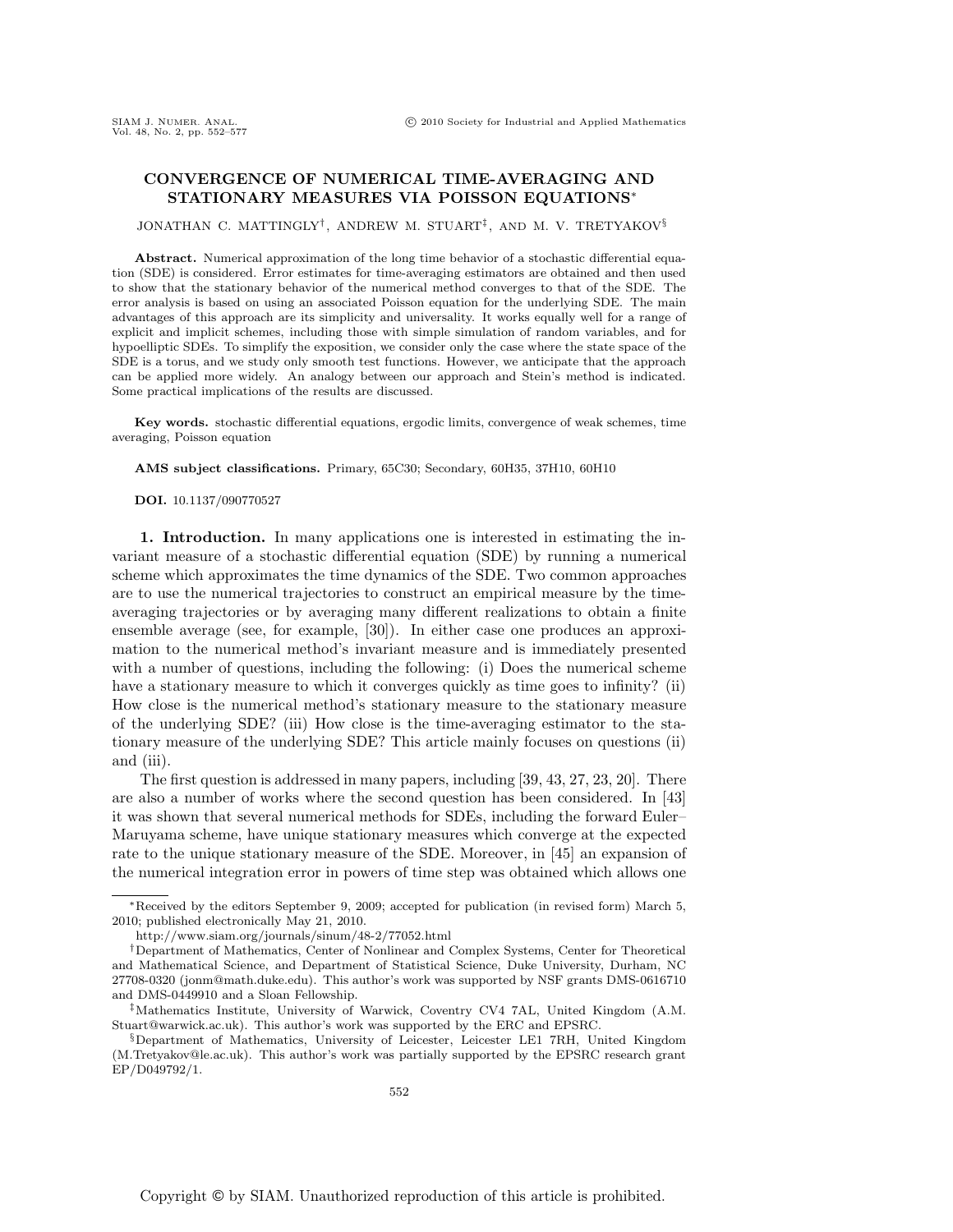to use the Richardson–Romberg extrapolation to improve the accuracy. These works discuss the convergence in the case of relatively smooth test functions. In  $[2, 3]$ , the authors use techniques from Malliavin calculus to establish smoothing properties of the discretization scheme. This allows one to prove the convergence of the averages of test functions which are only bounded. In turn, this shows that the distance between the numerical method's stationary measure is close to the stationary measure of the SDE in the total-variation norm. In [41], a general method of deducing closeness of the stationary measure from an error estimate on a finite time interval is proposed, though in general it does not provide optimal estimates of the convergence rate. In the earlier works a global Lipschitz assumption was imposed on the coefficients of the SDE which was lifted in [40, 27, 44, 7]. The papers [43, 45] deal with elliptic SDEs, while the hypoelliptic case is treated in [2, 3, 44, 27, 26, 7].

In this paper we obtain error estimates for time-averaging estimators. The error estimates are given in terms of a term of the same order of magnitude as the weak finite time error of the numerical integrator used and the length of the simulation. Control of the time-averages is then used to prove closeness of the numerical method's stationary measure to the stationary measure of the SDE. The convergence rate obtained is the same as the weak convergence rate obtained on a finite time interval. This highlights the general principle that, for time-dependent problems, finite time approximation properties can be transferred to infinite time approximation properties in the presence of suitable stability. Here the underlying stability is the geometric ergodicity of the SDE.

The main tool in our analysis is an associated Poisson equation for the underlying SDE. In this error analysis, the Markov chain generated by the numerical method need not be uniquely ergodic. It is shown that any stationary measure of the numerical method will be close to the unique stationary measure of the underlying SDE. We see the main advantages of the current analysis as being its simplicity and universality. In particular, we obtain the error estimates in the case of numerical schemes with any reasonable simple random variables (including the discrete random variables used in weak Euler schemes [29]). Furthermore, our approach works equally well for a range of explicit and implicit schemes, and, perhaps more importantly, it works for hypoelliptic SDEs. It is comparatively short, and the analysis leverages classical results on PDEs. It should be possible to extend this approach to methods with adaptive step-sizes (see [22, 26]). It should also be adaptable to the stochastic PDE (SPDE) setting using the Poisson equation in infinite dimensions (see related applications of Poisson equations in  $[8, 10]$ ).

Our goal here has not been to give the most general results. We have picked the simplifying setting of a compact phase space, namely, the d-dimensional torus, and relatively smooth test functions. The extension to the whole space requires control of the time spent outside of the center of the phase space. Under additional assumptions in the spirit of [27], we believe that versions of the present results can be proven in  $\mathbb{R}^d$ .

In section 2, we introduce the basic setting for the underlying SDE and discuss the hypoellipticity assumptions. In section 3, we describe the class of numerical approximations we consider. We give examples of explicit and implicit methods which fit our framework. In section 4.1, we discuss the auxiliary Poisson equation which will be used to prove the main results, and we give properties of its solution. In section 4.2, we warm up by showing how to prove a law of large numbers, for the SDE, using an auxiliary Poisson equation. Section 5.1 contains the main results of the article which give a number of senses in which the numerical time-averaging estimators are close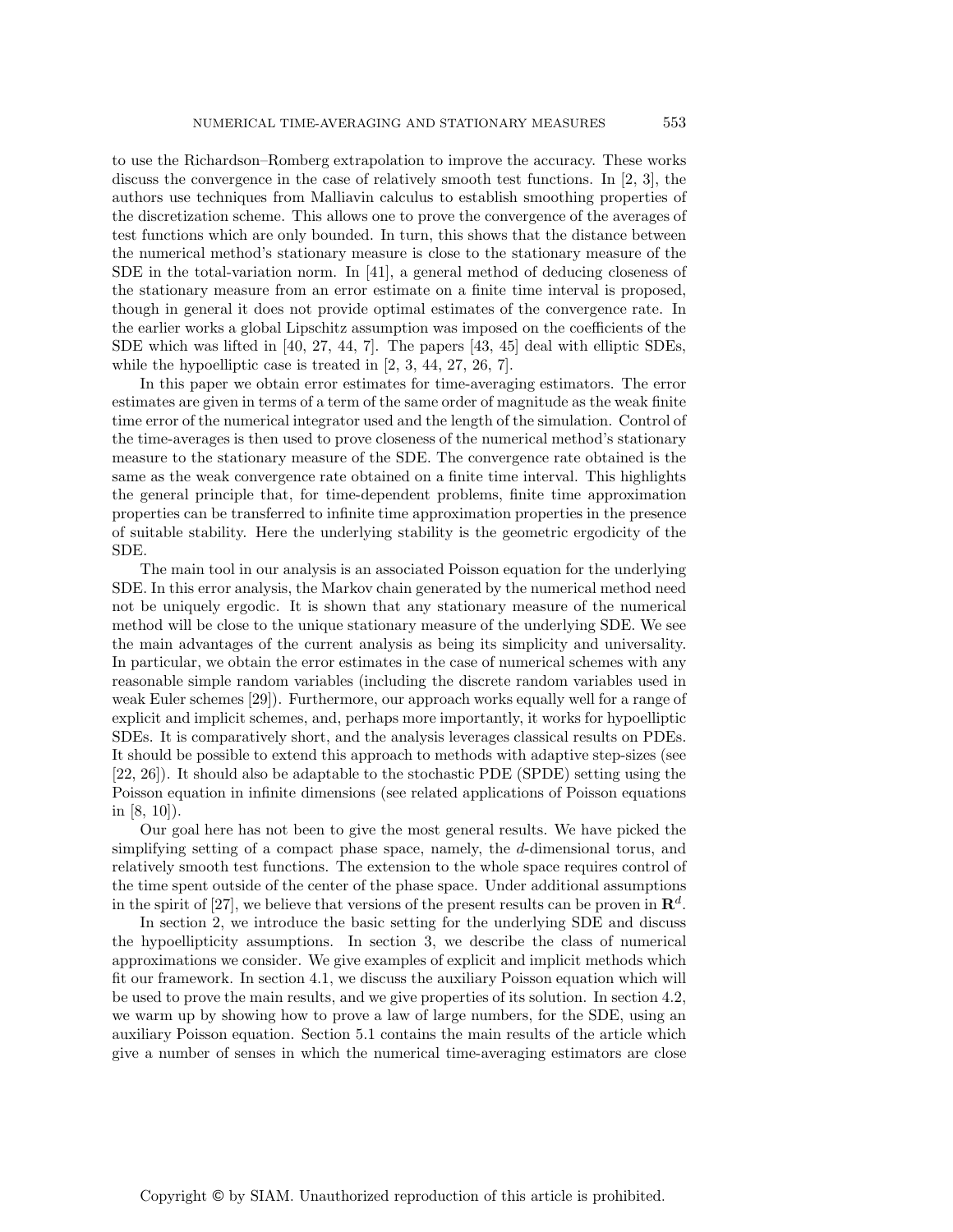to the corresponding stationary time-average of the SDE. In section 5.2 we extend the results of section 5.1 to numerical methods of higher orders, and in section 5.3 the Richardson–Romberg (Talay–Tubaro) error expansion is considered. Section 6 uses the results of section 5 to give a quantitative estimate on the distance of the numerical stationary measures from the underlying stationary measure for the SDE. In section 6.2 we make some general comments about analogies with Stein's method for proving the convergence of distributions to a limiting law. Some practical implications of the results of section 5 are discussed in section 7, where we classify the errors of the numerical time-averaging estimators and, in particular, pay attention to the statistical error.

**2. SDE setting.** Let  $(\Omega, \mathcal{F}, \mathcal{F}_t, \mathbf{P}), t \geq 0$ , be a filtered probability space and  $W(t)=(W_1(t),\ldots,\widetilde{W}_m(t))^{\top}$  be an m-dimensional  $\{\mathcal{F}_t\}_{t\geq 0}$ -adapted standard Wiener process. Consider the Markov process  $X(t)$  on the torus<sup>1</sup>  $\mathbf{T}^d$  whose time evolution is governed by the Itô SDE

(2.1) 
$$
dX(t) = f(X(t)) dt + g(X(t)) dW(t),
$$

where  $f = (f_1, \ldots, f_d)^\top: \mathbf{T}^d \to \mathbf{R}^d$  and  $g: \mathbf{T}^d \to \mathbf{R}^{d \times m}$ . We assume that f and g are Lipschitz continuous (and hence uniformly bounded) functions on  $\mathbf{T}^d$ . Under these assumptions, (2.1) has a unique pathwise global solution. The generator of the Markov process  $X(t)$  is

(2.2) 
$$
\mathcal{L} \stackrel{\text{def}}{=} f \cdot \nabla + \frac{1}{2} a \cdot \nabla \nabla
$$

$$
= \sum_{i=1}^{d} f_i \frac{\partial}{\partial x_i} + \frac{1}{2} \sum_{i,j=1}^{d} a_{ij} \frac{\partial^2}{\partial x_i \partial x_j},
$$

where  $a(x) = g(x)g^{\top}(x)$ . For a twice differentiable function  $\phi \colon \mathbf{T}^d \to \mathbf{R}$  and  $x \in \mathbf{T}^d$ we have

$$
(\mathcal{L}\phi)(x) = f(x).\nabla\phi(x) + \frac{1}{2}a(x):\nabla\nabla\phi(x)
$$

$$
= \sum_{i=1}^d f_i(x)\frac{\partial\phi}{\partial x_i}(x) + \frac{1}{2}\sum_{i,j=1}^d a_{ij}(x)\frac{\partial^2\phi}{\partial x_i \partial x_j}(x).
$$

The operator L generates a strong Markov semigroup  $P_t$  for  $t \geq 0$ , which maps smooth bounded functions to smooth bounded functions. It can also be defined by  $(P_t \phi)(x) = \mathbf{E}_x \phi(X_t)$ , where  $X_0 = x$ . By duality,  $P_t$  also induces a semigroup which acts on probability measures. In the name of notational economy, we will also denote this semigroup by  $P_t$ .

The k<sup>th</sup> column of g, which we denote by  $g^{(k)}$ , can be viewed as a function from  $\mathbf{T}^d \to \mathbf{R}^d$ . Hence  $\{f, g^{(1)}, \ldots, g^{(m)}\}$  is a collection of vector fields on  $\mathbf{T}^d$  and (2.1) can be rewritten as

$$
dX(t) = f(X(t)) dt + \sum_{k=1}^{m} g^{(k)}(X(t)) dW_k(t).
$$

<sup>&</sup>lt;sup>1</sup>In physical applications, a process on the torus can be of interest when periodic boundary conditions are imposed on the problem. A typical example is a noisy gradient system which may be used to sample from the Gibbs distribution with a periodic potential [38]. We also note that our results can potentially be applied to approximating Lyapunov exponents on compact smooth manifolds [14].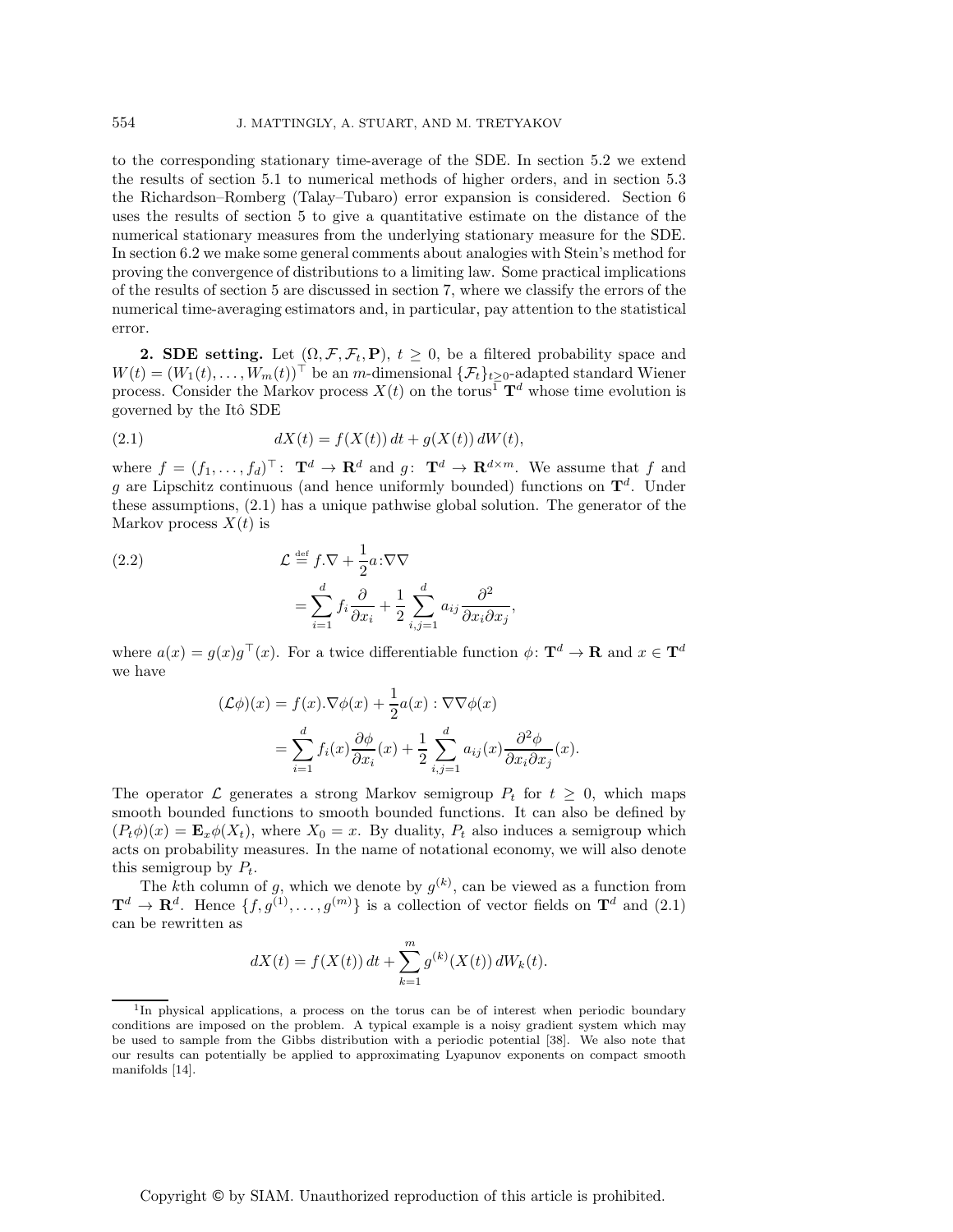This form of (2.1) makes it clear that there is a deterministic drift in the direction of f and independent random kicks in each of m directions  $\{g^{(1)},\ldots,g^{(m)}\}$ . We will require that the randomness injected into the dynamics in the  $g^{(k)}$  directions affects all directions sufficiently to produce a "smoothing" effect at the level of probability densities. Uniform ellipticity is the simplest assumption which ensures "sufficient spreading" of the randomness. However, it is far from necessary, and many important examples are not uniformly elliptic. For our purposes, it is sufficient that the system is hypoelliptic.

The conditions given in our standing Assumption 1, given below, are enough to ensure hypoellipticity. To state them, we need to recall the definition of the Liebracket (or commutator) of two vector fields. In our setting, given two vector fields  $h, \tilde{h}$  on  $\mathbf{T}^d$  with  $h = (h_1, \ldots, h_d)^\top$  and  $\tilde{h} = (\tilde{h}_1, \ldots, \tilde{h}_d)^\top$ , one defines the Lie-bracket as  $[h,\tilde{h}](x) \stackrel{\text{def}}{=} (h.\nabla \tilde{h})(x) - (\tilde{h}.\nabla h)(x)$ . Hence the jth component of  $[h,\tilde{h}](x)$  is given by  $\sum_{i=1}^d (h_i(x) \frac{\partial \tilde{h}_j}{\partial x_i}(x) - \tilde{h}_i(x) \frac{\partial h_j}{\partial x_i}(x))$ . The vector  $[h, \tilde{h}](x)$  may be thought of as the new direction generated by infinitesimally following h, then  $\tilde{h}$ , then  $-h$ , and finally  $-\tilde{h}$ . Our most general assumption will be that the collection of all the brackets generated by the randomness spans the tangent space at all points. To track how the noise spreads, we introduce the following increasing set of vector fields:

$$
\Lambda_0 = \text{span}\{f, g^{(1)}, \dots, g^{(m)}\}, \ \ \Lambda_{n+1} = \text{span}\{h, [\bar{h}, h]: h \in \Lambda_n, \ \bar{h} \in \Lambda_0\}.
$$

The following is our basic assumption governing the stationary measure of the system and its smoothness.

- *Assumption* 1. We assume that one of the following two assumptions hold:
- (i) *Elliptic setting*. The matrix-valued function  $a(x) = g(x)g^{\top}(x)$  is uniformly positive definite: there exists  $\alpha > 0$  so that, for all  $z \in \mathbb{R}^d$  and  $x \in \mathbb{T}^d$ ,  $\alpha |z|^2 \leq a(x)z.z.$
- (ii) *Hypoelliptic setting*. The functions f and g are  $C^{\infty}(\mathbf{T}^d, \mathbf{R}^d)$  and such that, for some *n* and all  $x \in \mathbf{T}^d$ ,  $\Lambda_n = \Lambda_n(x) = \mathbf{R}^d$  and (2.1) possesses a unique stationary measure.

In either case in Assumption 1, we have that (2.1) has a unique stationary measure, henceforth denoted by  $\mu$ , which has a density with respect to Lebesgue measure on  $\mathbf{T}^d$ .

As was already mentioned, the goal of this paper is to give a simple, yet robust, proof that time-averages obtained using a class of numerical methods for simulating (2.1) is close to the corresponding ergodic limits of (2.1). To this end, we now describe the class of numerical methods we will consider.

**3. Numerical approximations.** We will begin by considering a class of simple numerical approximation of (2.1) given by the generalized Euler–Maruyama method on the torus  $\mathbf{T}^d$ ,

(3.1) 
$$
\begin{cases} X_{n+1} = X_n + F(X_n, \Delta) \Delta + G(X_n, \Delta) \eta_{n+1} \sqrt{\Delta}, \\ X_0 = x_0, \end{cases}
$$

where  $\Delta$  is the time increment,  $F: \mathbf{T}^d \times (0, 1) \to \mathbf{R}^d$ ,  $G: \mathbf{T}^d \times (0, 1) \to \mathbf{R}^{d \times m}$ , and  $\eta_n =$  $(\eta_{n,1},\ldots,\eta_{n,m})^{\top}$  is an  $\mathbb{R}^m$ -valued random variable and  $\{\eta_{n,i}:n\in\mathbb{N},i\in\{1,\ldots,m\}\}\$ is a collection of independent and identically distributed (i.i.d.) real-valued random variables satisfying

$$
\mathbf{E}\eta_{n,i} = \mathbf{E}\eta_{n,i}^3 = 0, \qquad \mathbf{E}\eta_{n,i}^2 = 1, \qquad \mathbf{E}\eta_{n,i}^{2r} < \infty
$$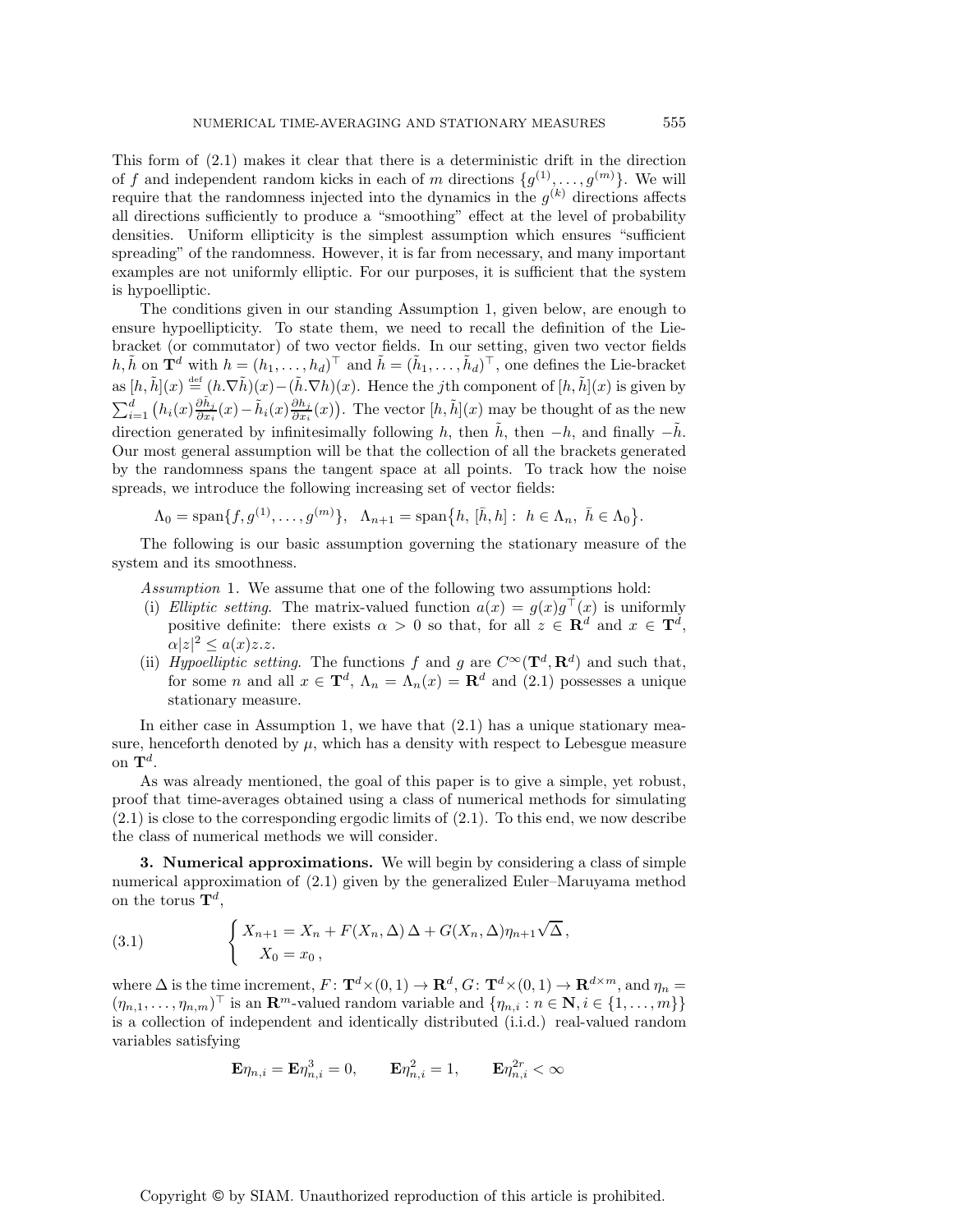for a sufficiently large  $r \geq 2$ .<sup>2</sup> More general methods will be considered in section 5.2.

For example,  $\eta_{1,1} \sim \mathcal{N}(0,1)$  satisfies these assumptions as well as  $\eta_{1,1}$  with the law

(3.2) 
$$
\mathbf{P}(\eta_{1,1} = \pm 1) = 1/2.
$$

We also note that the above two choices of  $\eta_{1,1}$  guarantee existence of finite moments of  $\eta_{1,1}$  of any order. Further, we assume that  $\eta_n$ ,  $n \in \mathbb{N}$ , is defined on the probability space  $(\Omega, \mathcal{F}, \mathbf{P})$  and is  $\{\mathcal{F}_{t_n}\}\$ -adapted for  $t_n = n\Delta$ .

Since we want the dynamics of  $(3.1)$  to be "close" to those of  $(2.1)$ , we make the following assumption on the "local error" of (3.1).

*Assumption* 2. For some  $C > 0$ , all  $x \in \mathbf{T}^d$ , and all  $\Delta$  sufficiently small,

(3.3) 
$$
|F(x, \Delta) - f(x)| + |G(x, \Delta) - g(x)| \le C\Delta.
$$

Under this assumption we expect that  $X_n \approx X(t_n)$ , where as before  $t_n = n\Delta$ . In fact, it follows from the general theory [29] that such numerical schemes have first-order weak convergence on finite time intervals.

In analogy to  $(2.2)$ , we define an operator associated to  $(3.1)$  by

$$
\mathcal{L}^{\Delta}(\cdot) = F(\cdot, \Delta) . \nabla + \frac{1}{2} A(\cdot, \Delta) : \nabla \nabla,
$$

where  $A(x, \Delta) = G(x, \Delta)G^{\top}(x, \Delta)$ . While not the generator of the Markov process (3.1), it is the generator's leading order part since

(3.4) 
$$
\mathbf{E}(\phi(X_1) - \phi(x_0)) = (\mathcal{L}^{\Delta}\phi)(x_0)\Delta + O(\Delta^2) \quad \text{as} \quad \Delta \to 0.
$$

Since (by Assumption 2) we have that

(3.5) 
$$
|\mathcal{L}^{\Delta}\phi - \mathcal{L}\phi|_{\infty} \leq C\Delta|D^2\phi|_{\infty},
$$

where  $D^2\phi$  is the second derivative, we deduce that

(3.6) 
$$
\mathbf{E}(\phi(X_1) - \phi(x_0)) = (\mathcal{L}\phi)(x_0)\Delta + O(\Delta^2) \quad \text{as} \quad \Delta \to 0.
$$

It is reasonable to expect that the distribution of the dynamics of the SDE and its approximation will be close to one another since the leading part of the generator of the approximation  $(3.1)$  is close to that of the original process  $(2.1)$ .

We close this section by giving two approximation methods which satisfy Assumption 2.

*Example* 3.1 (explicit Euler–Maruyama). We define

(3.7) 
$$
X_{n+1} = X_n + f(X_n)\Delta + g(X_n)\eta_{n+1}\sqrt{\Delta},
$$

and hence  $F(x, \Delta) = f(x)$  and  $G(x, \Delta) = g(x)$ .

*Example* 3.2 (implicit split-step). We define

$$
X_{n+1}^{*} = X_n + f(X_{n+1}^{*})\Delta,
$$
  
\n
$$
X_{n+1} = X_{n+1}^{*} + g(X_{n+1}^{*})\eta_{n+1}\sqrt{\Delta},
$$

<sup>&</sup>lt;sup>2</sup>We do not specify r in the statements of the forthcoming theorems since common numerical schemes use random variables with bounded moments up to any order. At the same time, in each proof in section 5.1 it is not difficult to recover the number of bounded moments required.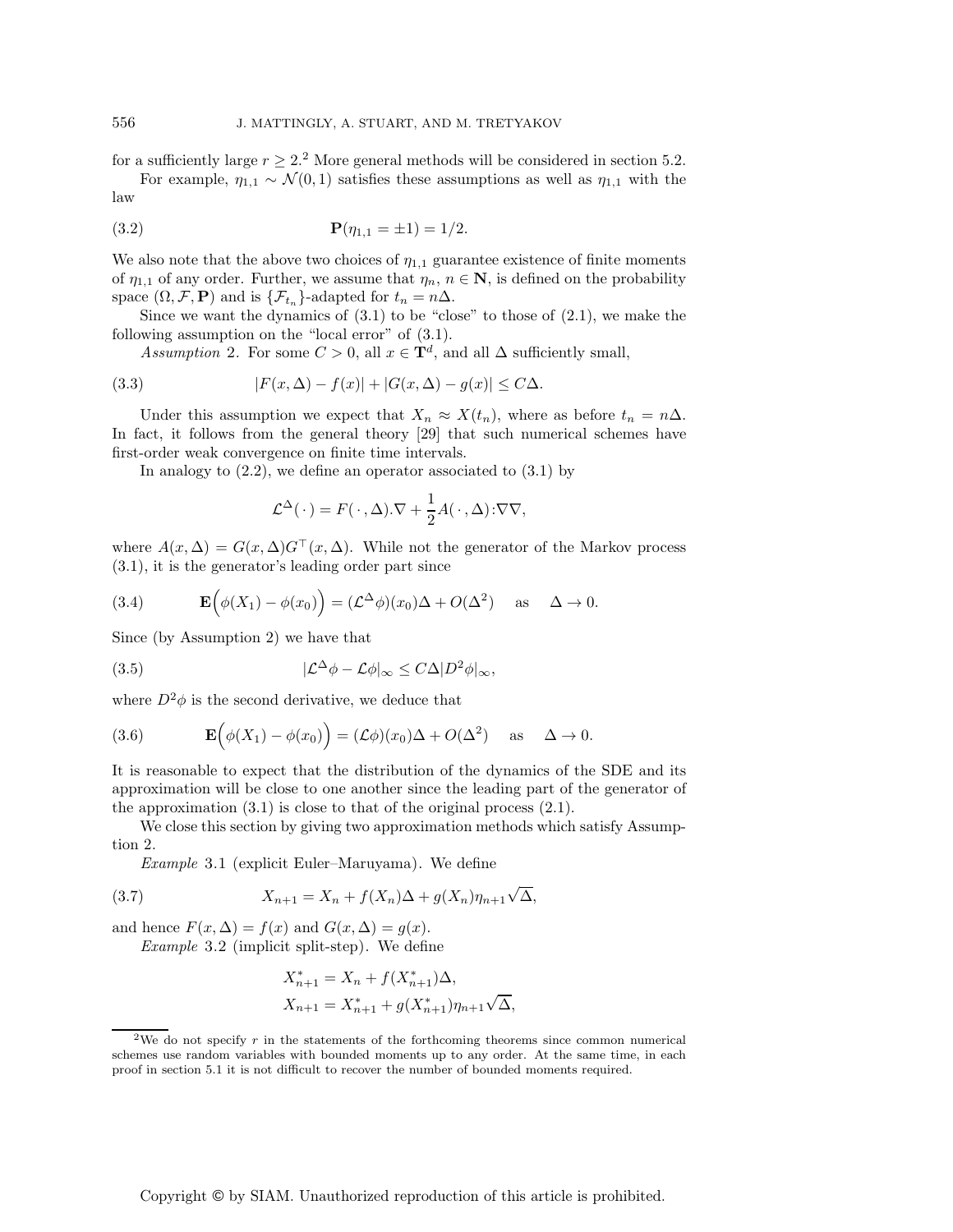and hence  $F(x, \Delta) = f(y)$  and  $G(x, \Delta) = g(y)$ , where y is an element of  $\{y \in \mathbf{T}^d :$  $y = x + f(y) \Delta$ , which is closest to x.

*Remark* 3.3. From (3.6) and the backward Kolmogorov equation for (2.1), Assumption 2 is equivalent to

(3.8) 
$$
\mathbf{E}\phi(X_1) - \mathbf{E}\phi(X(\Delta)) = O(\Delta^2)
$$

for all sufficiently smooth  $\phi$ , provided that  $X_0 = X(0)$ . In the language of consistency and stability of a numerical method used in the introduction, (3.6) and (3.8) provide an appealing way to characterize the degree of local consistency of a numerical method. This will be the starting point for our discussion of higher order methods in section 5.2.

### **4. Poisson equation.**

**4.1. Background.** It is a "meta-theorem" in averaging, homogenization, and ergodic theory that if one can solve the relevant Poisson equation, then one can prove results about the desired limit of a time-average. A central theme of this paper is to show how an appropriate Poisson equation can be used to analyze the long time average of a given function  $\phi: \mathbf{T}^d \to \mathbf{R}$ , evaluated along a numerical approximation of (2.1), and obtain information about its closeness to the corresponding ergodic limits.

In this section, for motivation, we illustrate key ideas related to the Poisson equation, purely in the continuous time setting. To this end, recalling that  $\mu$  is the unique stationary measure of (2.1) and  $\mathcal{L}$  its generator, given  $\phi: \mathbf{T}^d \to \mathbf{R}$ , we define the stationary average of  $\phi$  by

(4.1) 
$$
\bar{\phi} = \int_{\mathbf{T}^d} \phi(z) \,\mu(dz)
$$

and let  $\psi$  solve the Poisson equation

$$
(4.2) \t\t\t\t\t\mathcal{L}\psi = \phi - \bar{\phi}.
$$

Under Assumption 1, (4.2) possesses a unique solution which is at least as smooth as  $φ$ . For  $k \in \mathbf{N}$ , we denote by  $W^{k, \infty}$  the space of functions from  $\mathbf{T}^d$  to **R** such that the function and all of its partial derivatives up to order  $k$  are essentially bounded. We then have the following result whose proof we sketch.

THEOREM 4.1. *Under Assumption* 1(i)*, given any*  $\phi \in W^{k,\infty}$ *, with*  $k \in \mathbb{N} \cup \{0\}$ *there exists a unique solution*  $\psi \in W^{k+2,\infty}$  *to* (4.2)*. Under Assumption* 1(ii) *there exists a*  $\delta > 0$  *so that given any*  $\phi \in W^{k,\infty}$ *, with*  $k \in \mathbb{N} \cup \{n \geq 2\}$ *, there exists a unique solution*  $\psi \in W^{\overline{k}+\delta,\infty}$  *to* (4.2).

*Proof.* Let  $\triangle$  denote the Laplacian on the d-dimensional torus. In either the hypoelliptic or elliptic case, one knows that for some positive  $\alpha$  and  $C$ 

$$
\|(-\triangle)^{\alpha}\phi\|_{L^2} \le C(\|\mathcal{L}\phi\|_{L^2} + \|\phi\|_{L^2})
$$

for all smooth  $\phi$ . (See [18] and recall that our space is compact.) This implies that  $\mathcal L$ has compact resolvent and discrete spectrum (consisting of isolated points). Thus  $\mathcal L$ has a spectral gap and is invertible on the complement of the span of the eigenfunctions with zero eigenvalue. The space is nothing other than the functions which have zero mean with respect to an invariant measure for the corresponding semigroup  $P_t$  (i.e.,  $\mu$  such that  $P_t\mu = \mu$  or, in terms of the generator,  $\mathcal{L}^*\mu = 0$ ). Since the system has a unique invariant measure due to Assumption 1, we see that  $\phi - \bar{\phi}$  has zero projection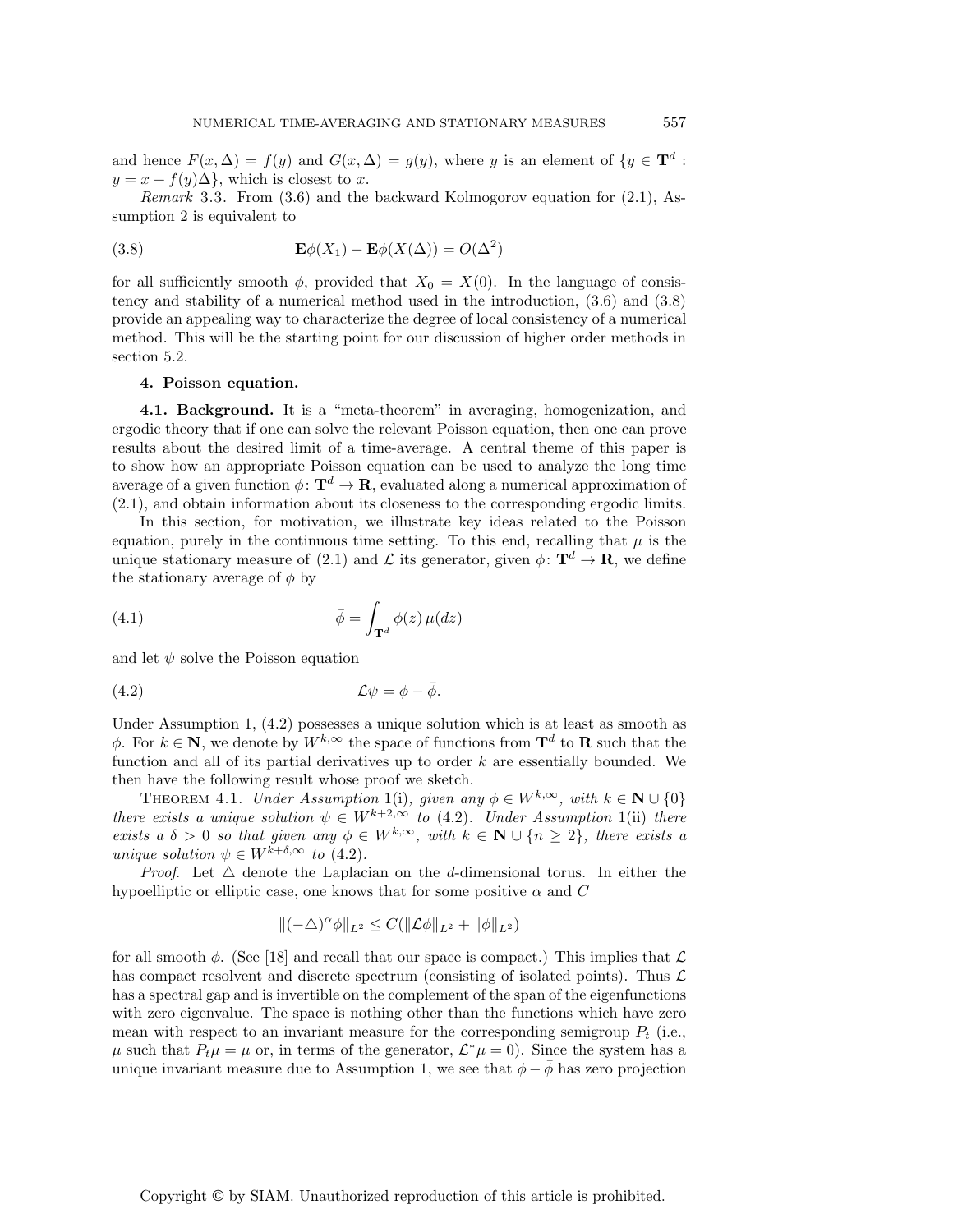onto the space spanned by eigenfunctions with eigenvalue zero. Hence we know there exists a function  $u$  which solves  $(4.2)$  weakly, by the Fredholm alternative.

This leaves the regularity. In the uniformly elliptic case, see [17, 21, 42]. In the hypoelliptic case, the results follow from Theorem 7.3.4 of [42] or [18]. This states that there is  $\delta > 0$  such that, if  $\phi \in W^{k,p}$ , then  $u \in W^{k+\delta,p}$  for  $p \in [2,\infty)$  and  $k \in \mathbb{N}$ . Since our  $\phi \in W^{k,p}$  for all  $p \geq 2$ , we know that  $u \in \bigcap_{p \geq 1} W^{k+\delta,p}$ . Since our space has finite measure, we know that  $W^{k+\delta,\infty} = \bigcap_{p\geq 2} W^{k+\delta,p}$ .

*Remark* 4.2. One of the principal technical issues that must be addressed in order to extend the results in this paper from the  $\mathbf{T}^d$  case to a general ergodic SDE on  $\mathbb{R}^d$  is proof of the existence of nice, well-controlled solutions to the above Poisson equation. Many of the needed results can be found in [35, 36, 37].

**4.2. A strong law of large numbers: An illustrative example.** We now show how to use the Poisson equation to prove a law of large numbers for (2.1). This idea appears frequently in the literature [6, 13, 34, 31, 38]. Nonetheless, since this technique is central to our investigation of discrete time approximations to diffusions, we first highlight the main ideas in continuous time. However, before we begin, it is worth noting that, at least formally, the solution to the Poisson equation can be written as

(4.3) 
$$
\psi(x) \stackrel{\text{def}}{=} -\int_0^\infty P_s(\phi - \bar{\phi})(x) ds.
$$

This can be interpreted as the total fluctuation over time of  $P_t\phi$  from  $\bar{\phi}$ ; and hence, it is not surprising that  $\psi$  can be used to control convergence to equilibrium.

As stated in Theorem 4.1, when Assumption 1 holds, given any  $\phi: \mathbf{T}^d \to \mathbf{R}$ with  $\phi \in W^{2,\infty}$ , there exists a unique  $\psi: \mathbf{T}^d \to \mathbf{R}$  which solves (4.2). Furthermore,  $\psi \in W^{2,\infty}$ , and hence Itô's formula then tells us that

(4.4) 
$$
\psi(X(t)) - \psi(x_0) = \int_0^t (\phi(X(s)) - \bar{\phi}) ds + \int_0^t (\nabla \psi)(X(s)) \cdot g(X(s)) dW(s).
$$

Rearranging this, we obtain that

(4.5) 
$$
\frac{1}{t} \int_0^t \phi(X(s)) ds - \bar{\phi} = \frac{\psi(X(t)) - \psi(x_0)}{t} - \frac{1}{t} M(t),
$$

where  $M(t) = \int_0^t (\nabla \psi)(X(s)) \cdot g(X(s)) dW(s)$ . Since  $\psi$  is bounded, the first term on the right-hand side goes to zero as  $t \to \infty$ . To see that the last term also goes to zero as  $t \to \infty$ , observe that

$$
\frac{1}{t^2} \mathbf{E}\left(M(t)^2\right) = \frac{1}{t^2} \mathbf{E}\langle M \rangle(t) \le \frac{K}{t}
$$

for some  $K > 0$  independent of time since  $\nabla \psi$  and g are both bounded on  $\mathbf{T}^d$ . More precisely, we have shown that for any initial  $x_0$ 

(4.6) 
$$
\mathbf{E}\left(\frac{1}{T}\int_0^T \phi(X(s))ds - \bar{\phi}\right)^2 \leq \frac{K}{T},
$$

which is a quantitative version of what is often called the mean ergodic theorem.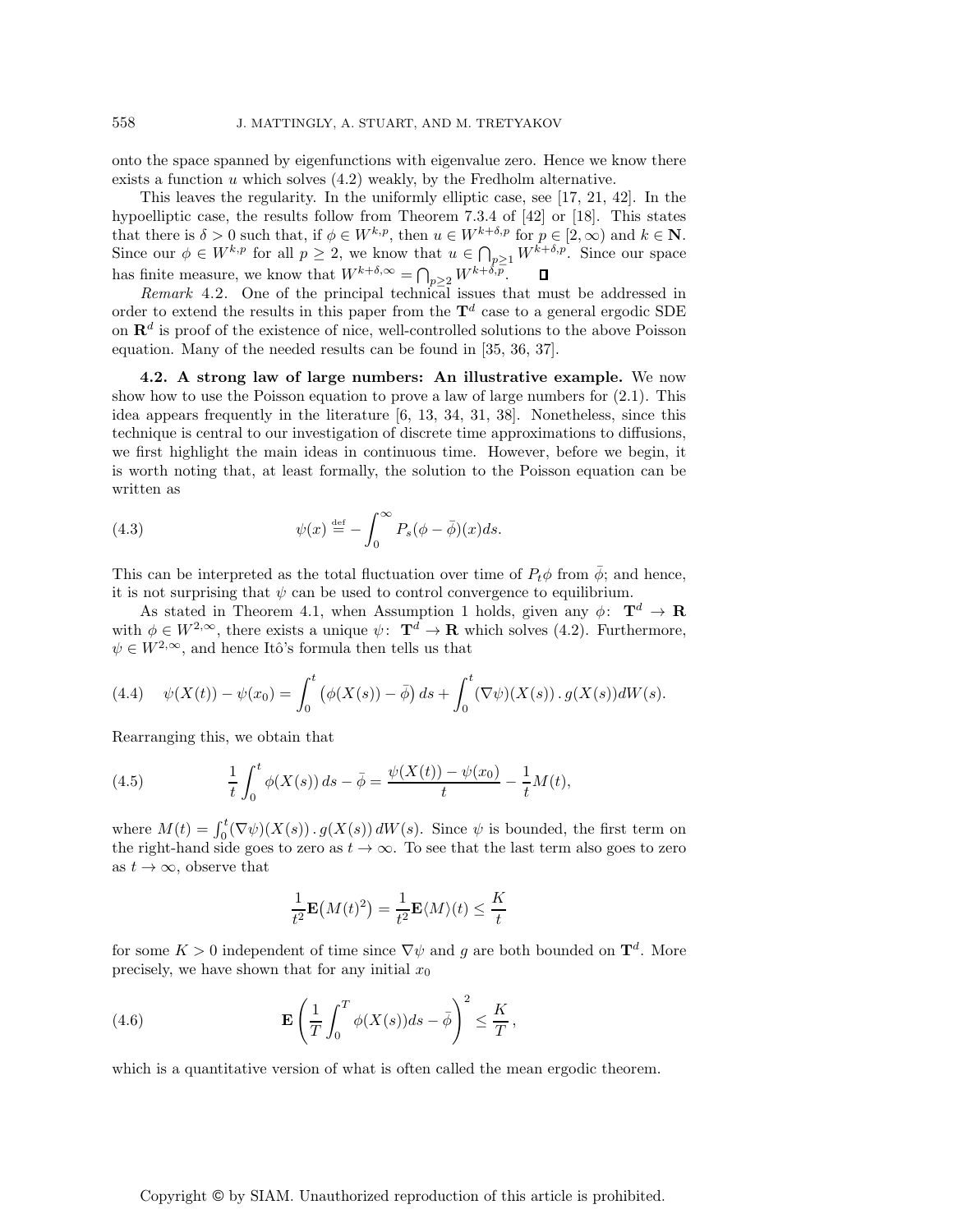We can view  $\frac{1}{T} \int_0^T \phi(X(s)) ds$  as an estimator for  $\bar{\phi}$ , and it follows from (4.5) that

(4.7) Bias 
$$
\left(\frac{1}{T} \int_0^T \phi(X(s)) ds\right) \stackrel{\text{def}}{=} \mathbf{E} \left(\frac{1}{T} \int_0^T \phi(X(s)) ds - \overline{\phi}\right) = O\left(\frac{1}{T}\right).
$$

One can also show that

(4.8) 
$$
\operatorname{Var}\left(\frac{1}{T}\int_0^T \phi(X(s))\,ds\right) = O\left(\frac{1}{T}\right).
$$

The estimate  $(4.8)$  easily follows from  $(4.6)$  and  $(4.7)$  but can also be obtained directly from (4.5) using an additional mixing condition.

To obtain an almost sure (a.s.) result,<sup>3</sup> for any  $\varepsilon > 0$  we introduce  $A(T;\varepsilon) =$  $\{\frac{1}{T}\sup_{t\leq T}|M(t)|>T^{\varepsilon-\frac{1}{2}}\}.$  By the Doob inequality for continuous martingales and the fact that  $\mathbf{E}|M(T)|^2 \leq KT$ , we get

$$
\mathbf{P}(A(T;\!\varepsilon))\leq \frac{E|M(T)|^2}{T^{1+2\varepsilon}}\leq \frac{K}{T^{2\varepsilon}}.
$$

Hence

$$
\sum_{n\in\mathbf{N}}\mathbf{P}(A(2^n;\varepsilon))<\infty,
$$

and the Borel–Cantelli lemma implies that there exists an a.s. bounded random variable  $C(\omega) > 0$  and  $n_0$  so that for every  $n \in \mathbb{N}$  with  $n \geq n_0$  one has

$$
\frac{1}{2^n} \sup_{t \le 2^n} |M(t)| \le \frac{C(\omega)}{2^{n(1/2 - \varepsilon)}}.
$$

Hence, with probability one, for every  $t \in [2^n, 2^{n+1})$  with  $n \geq n_0$  one has

$$
\frac{1}{t}|M(t)| \leq \frac{1}{2^n} \sup_{2^n \leq s \leq 2^{n+1}} |M(s)| \leq \frac{2}{2^{n+1}} \sup_{s \leq 2^{n+1}} |M(s)| \leq \frac{2C(\omega)}{2^{(n+1)(1/2-\varepsilon)}} \leq \frac{2C(\omega)}{t^{1/2-\varepsilon}}.
$$

By combining this estimate with  $(4.5)$  and the fact that  $\psi$  is bounded, we see that for any  $\varepsilon > 0$  and for every  $t \geq 2^{n_0}$  one has

(4.9) 
$$
\left|\frac{1}{T}\int_0^T \phi(X(s))\,ds - \bar{\phi}\right| \le \frac{2|\psi|_{\infty}}{T} + \frac{C(\omega)}{T^{1/2-\varepsilon}} \quad \text{a.s.}
$$

for some a.s. bounded  $C(\omega) > 0$ . We note that (4.9) implies that for any initial  $x_0$ 

(4.10) 
$$
\lim_{t \to \infty} \frac{1}{t} \int_0^t \phi(X(s)) ds = \overline{\phi} \quad \text{a.s.}
$$

In other words, the strong law of large numbers holds starting from any initial  $x_0$ . Our assumptions are sufficient to ensure that  $(2.1)$  has a unique stationary measure  $\mu$ . Hence, it follows from Birkoff's ergodic theorem that (4.10) holds for  $\mu$ -a.e. initial  $x_0$ . The above argument not only shows that the result holds for *all*  $x_0$  but also gives quantitative estimates on the rate of convergence.

<sup>&</sup>lt;sup>3</sup>This result can also be obtained using Kronecker's lemma (see, e.g., [12]), though the approach we follow gives explicit error estimates which can be useful.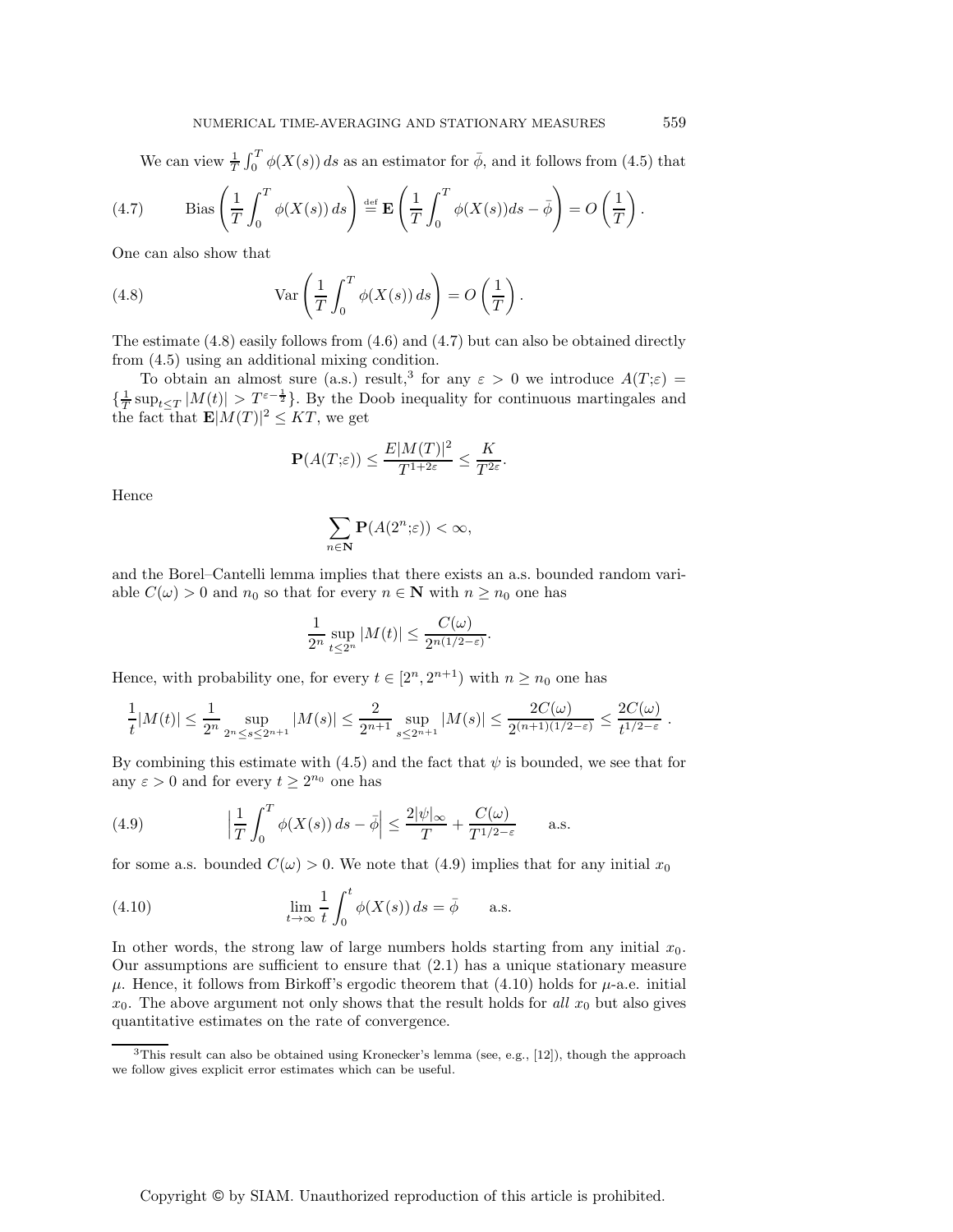## **5. Error analysis for the numerical time-average.**

**5.1. First-order accurate schemes.** We now wish to generalize the calculations in the previous section to prove the closeness of the time-averages obtained via the Euler approximation  $(3.1)$  to the stationary averages of  $(2.1)$ . We consider sample path estimates in this section and then convert these to distance estimates in an appropriate metric in section 6.

Let  $T = N\Delta$ . Introduce the estimator (discrete time-average)  $\hat{\phi}_N$  for the stationary average  $\phi$ ,

(5.1) 
$$
\hat{\phi}_N \stackrel{\text{def}}{=} \frac{1}{N} \sum_{n=0}^{N-1} \phi(X_n),
$$

where  $X_n$  is the SDE approximation defined in (3.1).

We start by proving a mean convergence result, followed by  $L^2$  and a.s. theorems. THEOREM 5.1. Let Assumptions 1 and 2 hold. Let H denote  $W^{2,\infty}$  in the elliptic *setting and*  $W^{4,\infty}$  *in the hypoelliptic setting. Then, for any*  $\phi \in H$ *, one has* 

(5.2) 
$$
\left| \mathbf{E} \hat{\phi}_N - \bar{\phi} \right| \leq C \left( \Delta + \frac{1}{T} \right),
$$

*where*  $T = N\Delta$  *and C is some positive constant independent of*  $\Delta$  *and T*. Further*more, the constant* C *is a linear function of*  $|\phi|_H$  *and otherwise independent of*  $\phi$ <sup>4</sup>

*Proof.* Under either of the conditions from Assumption 1, we know from Theorem 4.1 that the solution  $\psi$  of (4.2) is in  $W^{4,\infty}$ . In the interest of clarity and definiteness, we will proceed under the first condition in Assumption 1 (the elliptic setting), where  $|D^4\psi|_{\infty} \leq C|D^2\phi|_{\infty}$ ,  $|D^3\psi|_{\infty} \leq C|D\phi|_{\infty}$ ,  $|D^2\psi|_{\infty} \vee |D\psi|_{\infty} \vee |\psi|_{\infty} \leq C|\phi|_{\infty}$ . In the hypoelliptic setting, the k<sup>th</sup> derivative of  $\psi$  is bounded by the same derivative of  $\phi$ , necessitating the change in definition of H between the elliptic and hypoelliptic cases in the statement of the theorem.

For brevity, we write  $\phi_n = \phi(X_n)$ ,  $F_n = F(X_n, \Delta)$ ,  $G_n = G(X_n, \Delta)$ ,  $\psi_n =$  $\psi(X_n)$ , and  $D^k \psi_n = (D^k \psi)(X_n)$ , where  $(D^k \psi)(z)$  is the kth derivative. We write  $(D^k \psi)(z)[h_1,\ldots,h_k]$  for the derivative evaluated in the directions  $h_j$ . Defining  $\bar{\delta}_n \stackrel{\text{def}}{=}$  $(X_n + Y) = \sum_{n=1}^{\lfloor n/2 \rfloor} X_{n+1} - X_n = \Delta F_n + \sqrt{\Delta} G_n \eta_{n+1}$ , we have

(5.3) 
$$
\psi_{n+1} = \psi_n + D\psi_n[\bar{\delta}_n] + \frac{1}{2}D^2\psi_n[\bar{\delta}_n, \bar{\delta}_n] + \frac{1}{6}D^3\psi_n[\bar{\delta}_n, \bar{\delta}_n, \bar{\delta}_n] + R_{n+1},
$$

where

$$
R_{n+1} = \left(\frac{1}{6} \int_0^1 s^3 D^4 \psi(sX_n + (1-s)X_{n+1}) ds\right) [\bar{\delta}_n, \bar{\delta}_n, \bar{\delta}_n, \bar{\delta}_n]
$$

is the remainder given by the Taylor theorem. Hence,

(5.4) 
$$
\psi_{n+1} = \psi_n + \Delta \mathcal{L}^{\Delta} \psi_n + \Delta^{\frac{1}{2}} D \psi_n [G_n \eta_{n+1}] + \Delta^{\frac{3}{2}} D^2 \psi_n [F_n, G_n \eta_{n+1}] + \frac{1}{2} \Delta^2 D^2 \psi_n [F_n, F_n] + \frac{1}{6} D^3 \psi_n [\bar{\delta}_n, \bar{\delta}_n, \bar{\delta}_n] + r_{n+1} + R_{n+1},
$$

<sup>&</sup>lt;sup>4</sup>We indicate the dependence of constants on  $\phi$  since this dependence is used in section 6. Obviously, all the constants appearing in the statements of this and forthcoming theorems also depend on the coefficients of the SDE (2.1) and on the numerical method used.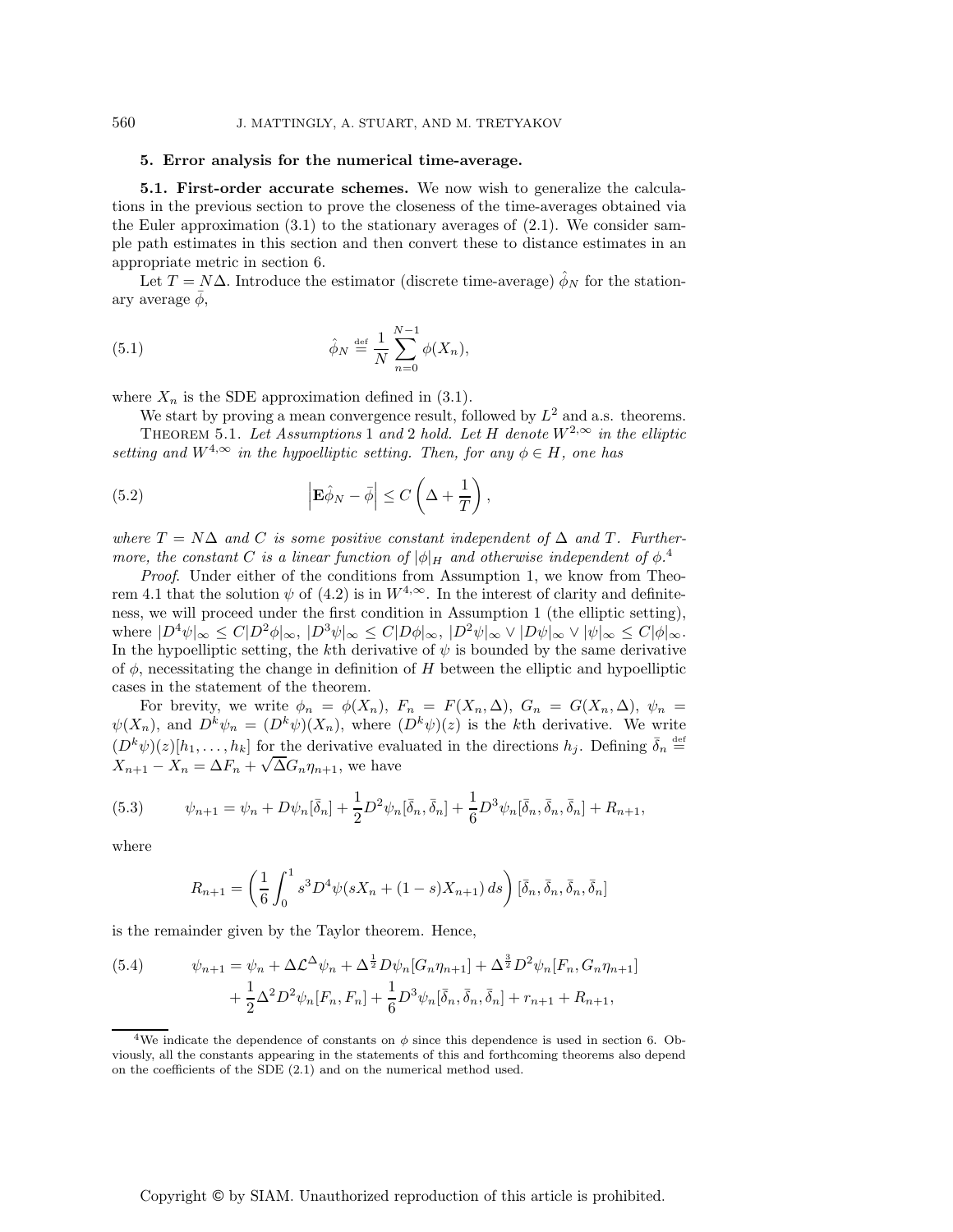where

$$
r_{n+1} = \frac{\Delta}{2} \Big( D^2 \psi_n[G_n \eta_{n+1}, G_n \eta_{n+1}] - A(x, \Delta) : \nabla \nabla \psi_n \Big).
$$

Summing (5.4) over the first N terms, dividing by  $N\Delta$ , and using (4.2) produces

$$
(5.5)\ \frac{1}{N\Delta}(\psi_N - \psi_0) = \frac{1}{N}\sum_{n=0}^{N-1}(\phi_n - \bar{\phi}) + \frac{1}{N}\sum_{n=0}^{N-1}(\mathcal{L}^{\Delta} - \mathcal{L})\psi_n + \frac{1}{N\Delta}\sum_{i=1}^{3}\left(M_{i,N} + S_{i,N}\right),
$$

where

$$
M_{1,N} = \sum_{n=0}^{N-1} r_{n+1}, M_{2,N} = \Delta^{\frac{1}{2}} \sum_{n=0}^{N-1} D\psi_n[G_n \eta_{n+1}],
$$
  
\n
$$
M_{3,N} = \Delta^{\frac{3}{2}} \sum_{n=0}^{N-1} D^2 \psi_n[F_n, G_n \eta_{n+1}],
$$
  
\n
$$
S_{1,N} = \frac{\Delta^2}{2} \sum_{n=0}^{N-1} D^2 \psi_n[F_n, F_n], S_{2,N} = \sum_{n=0}^{N-1} R_{n+1}, S_{3,N} = \frac{1}{6} \sum_{n=0}^{N-1} D^3 \psi_n[\bar{\delta}_n, \bar{\delta}_n, \bar{\delta}_n].
$$

We will find it convenient to further decompose

$$
S_{3,N} = M_{0,N} + S_{0,N},
$$

where

$$
M_{0,N} = \Delta^{\frac{3}{2}} \sum_{n=0}^{N-1} \left( D^3 \psi_n[G_n \eta_{n+1}, G_n \eta_{n+1}, G_n \eta_{n+1}] + 3 \Delta D^3 \psi_n[F_n, F_n, G_n \eta_{n+1}] \right).
$$

Notice that  $\mathbf{E}[r_{n+1}|\mathcal{F}_{t_n}] = 0$ ,  $\mathbf{E}[\eta_{n+1}|\mathcal{F}_{t_n}] = 0$ , and  $\mathbf{E}[\eta_{n+1,i} \eta_{n+1,j} \eta_{n+1,k}|\mathcal{F}_{t_n}] = 0$ . Then it is not difficult to see that  $M_{i,k}$ ,  $i = 0, \ldots, 3$ , are martingales with respect to  $\{\mathcal{F}_{t_k}\}\$ and, in particular,  $\mathbf{E}M_{i,k} = 0$  for any k.

Since f and g are uniformly bounded,  $(3.3)$  implies that  $F_n$  and  $G_n$  are uniformly bounded in n. Recall that we also know that  $\psi$  and its first four derivatives are uniformly bounded. Hence the  $S_{i,N}$  are bounded as follows:

$$
(5.6)
$$

$$
|S_{1,N}| \leq \Delta^2 \sum_{n=0}^{N-1} C_1 |\phi|_{\infty} = C_1 |\phi|_{\infty} \Delta T, \quad \mathbf{E}|S_{2,N}| \leq \sum_{n=0}^{N-1} \mathbf{E}|R_{n+1}| \leq C_2 |D^2 \phi|_{\infty} \Delta T,
$$
  

$$
\mathbf{E}|S_{0,N}| \leq \Delta^2 \sum_{n=0}^{N-1} C_0 |D\phi|_{\infty} = C_0 |D\phi|_{\infty} \Delta T,
$$

where the  $C_i$  are positive constants which we have labeled for future reference. Similarly, we have  $(cf. (3.5))$ 

$$
\left|\sum_{n=0}^{N-1}(\mathcal{L}^{\Delta}-\mathcal{L})\psi_n\right|\leq \sum_{n=0}^{N-1}C_4|\phi|_{\infty}\Delta=C_4|\phi|_{\infty}\Delta N.
$$

Notice that this bound and the above bound in  $S_{1,N}$  are a.s. bounds with deterministic constants. Finally, observe that  $|\psi_N - \psi_0| \leq 2|\phi|_{\infty}$ . Applying all of the preceding estimates to (5.5) produces the quoted result. $\Box$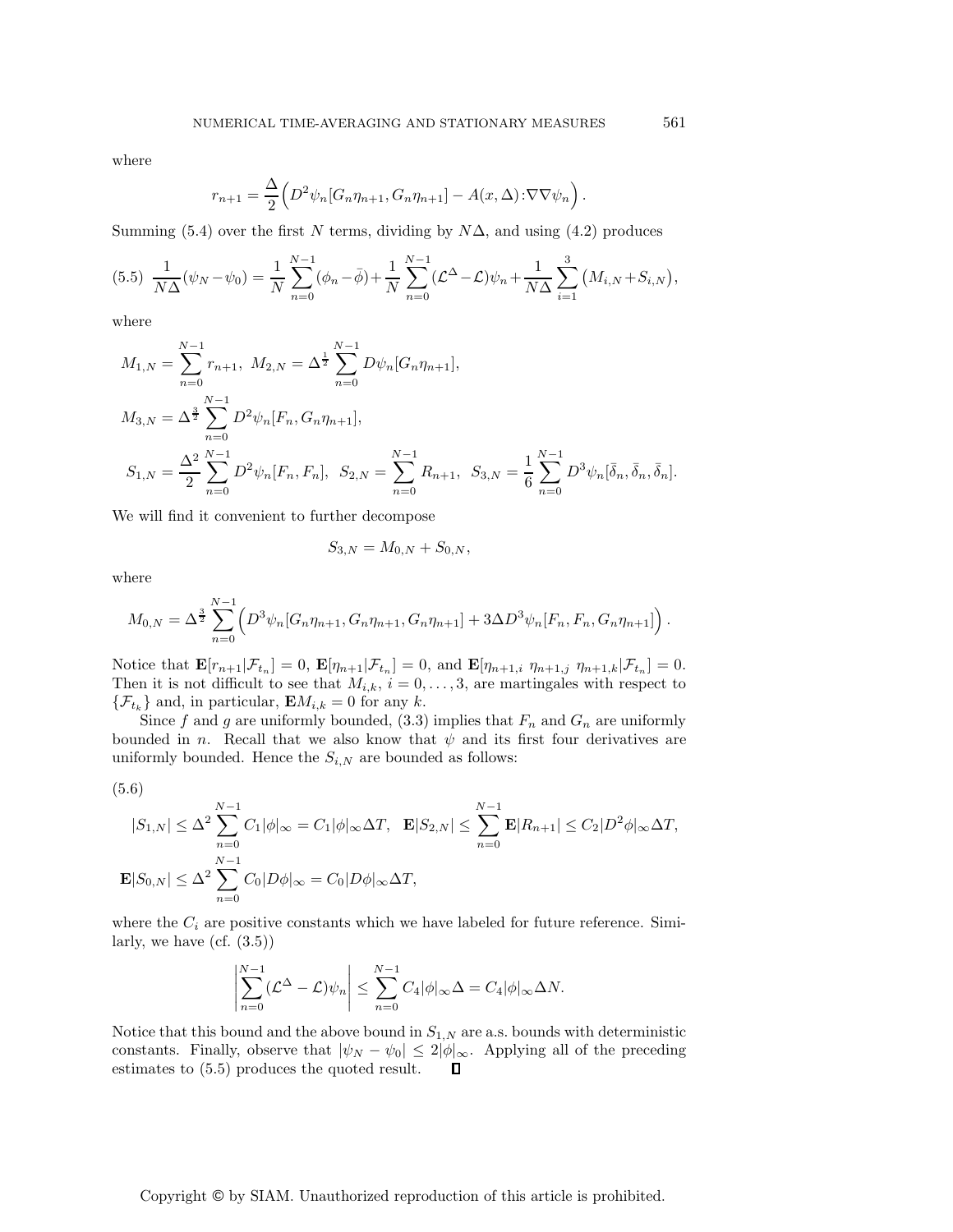Theorem 5.1 implies that  $(cf. (4.7))$ 

(5.7) 
$$
\text{Bias}(\hat{\phi}_N) = O\left(\Delta + \frac{1}{T}\right).
$$

We now consider an  $L^2$  convergence result related to the mean ergodic theorem (4.6) in the continuous case.

THEOREM 5.2. *In the setting of Theorem* 5.1*, for any*  $\phi \in H$ *, one has* 

(5.8) 
$$
\mathbf{E}\left(\hat{\phi}_N - \bar{\phi}\right)^2 \leq C\left(\Delta^2 + \frac{1}{T}\right),
$$

where  $T = N\Delta$  and C is some positive constant independent of  $\Delta$  and T. Further*more,* C depends on  $\phi$  *only through*  $|\phi|_H$  *and does so linearly.* 

*Proof.* As in the proof of Theorem 5.1, we provide details in the elliptic case; in the hypoelliptic case the only change is that higher derivatives of  $\phi$  appear in the constants. We begin with (5.5) from the proof of Theorem 5.1 and obtain

(5.9) 
$$
\mathbf{E}\left(\frac{1}{N}\sum_{n=0}^{N-1}(\phi_n-\bar{\phi})\right)^2 \leq C\mathbf{E}\left\{\frac{(\psi_N-\psi_0)^2}{T^2}+\frac{1}{N^2}\left(\sum_{n=0}^{N-1}(\mathcal{L}^{\Delta}-\mathcal{L})\psi_n\right)^2+\frac{1}{T^2}\sum_{i=0}^{2}S_{i,N}^2+\frac{1}{T^2}\sum_{i=0}^{3}M_{i,N}^2\right\},\
$$

where  $C$  is an ever-changing constant. Observe that it follows from  $(5.6)$  that  $|S_{1,N}|^2 \leq C_1^2 |\phi|_{\infty}^2 \Delta^2 T^2$ . Further, by reasoning similar to that used in getting (5.6), we have

$$
\begin{aligned} &\mathbf{E}\, S_{2,N}^2 \leq \sum_{n,k=1}^N \mathbf{E}|R_n||R_k| \leq C|D^2\phi|_\infty^2\Delta^2 T^2,\\ &\mathbf{E}\, S_{0,N}^2 \leq \Delta^4 \sum_{k,n=0}^{N-1} C|D\phi|_\infty^2 = C|D\phi|_\infty^2\Delta^2 T^2. \end{aligned}
$$

Since  $M_{1,N}$  is a martingale, we get

$$
\mathbf{E} M_{1,N}^2 = \sum_{n=0}^{N-1} \mathbf{E} r_{n+1}^2 \le \sum_{n=0}^{N-1} C |\phi|_{\infty}^2 \Delta^2 \le C |\phi|_{\infty}^2 \Delta^2 N = C |\phi|_{\infty}^2 \Delta T.
$$

Similar reasoning and the bound on  $\mathbf{E}\eta_{i,n}^8$  give

$$
\begin{aligned} &\mathbf{E}\,M_{2,N}^2\leq \Delta\sum_{n=0}^{N-1}C|\phi|_{\infty}^2=C|\phi|_{\infty}^2T,\qquad \mathbf{E}\,M_{3,N}^2\leq \Delta^3\sum_{n=0}^{N-1}C|\phi|_{\infty}^2=C|\phi|_{\infty}^2\Delta^2T,\\ &\mathbf{E}\,M_{0,N}^2\leq \Delta^3\sum_{n=0}^{N-1}C|D\phi|_{\infty}^2=C|D\phi|_{\infty}^2\Delta^2T. \end{aligned}
$$

Using the bounds on  $|\sum_{n=0}^{N-1} (\mathcal{L}^{\Delta} - \mathcal{L})\psi_n|$  and  $|\psi_N - \psi_0|$ , from the proof of Theorem 5.1 and all the above inequalities, we estimate the right-hand side of (5.9) and arrive at the quoted result. $\Box$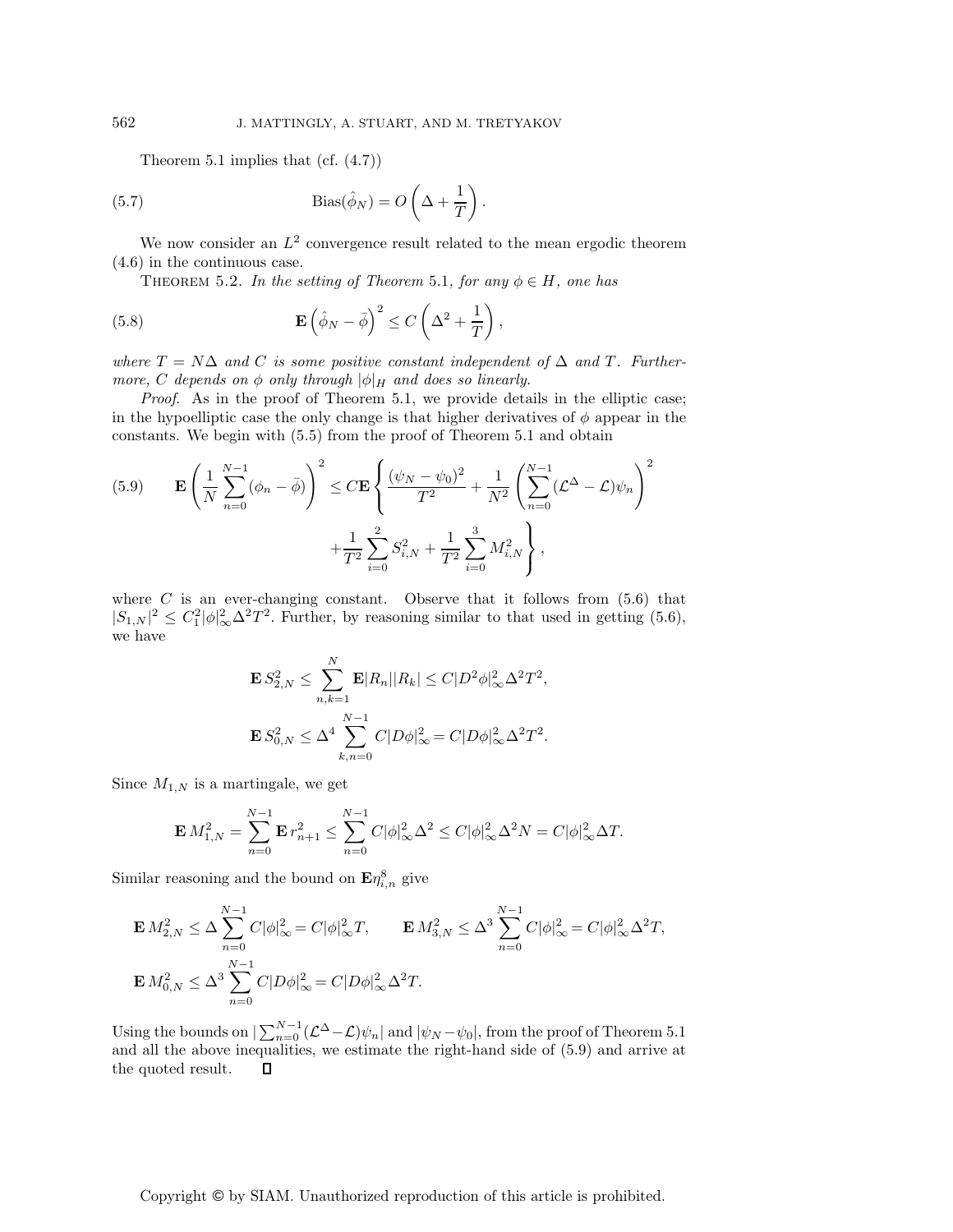We now prove an a.s. version of the preceding two results. Its relation to Theorem 5.2 is the same as the relation of  $(4.9)$  to  $(4.6)$ .

Theorem 5.3. *In the setting of Theorem* 5.1*, fixing an* L > 0 *there exists a deterministic constant* K *(depending linearly on* L) so that for all  $\phi$  with  $\|\phi\|_H \leq L$ ,  $\Delta$  *sufficiently small, positive*  $\varepsilon > 0$ *, and* T *sufficiently large one has* 

(5.10) 
$$
\left|\hat{\phi}_N - \bar{\phi}\right| \leq K\Delta + \frac{C(\omega)}{T^{1/2-\varepsilon}} \quad a.s.,
$$

*where*  $T = N\Delta$  *and*  $C(\omega) > 0$  *is an a.s. bounded random variable depending on*  $\varepsilon$  *and the particular* φ*.*

*Proof.* As in the proof of Theorem 5.1, we provide details in the elliptic case; in the hypoelliptic case the only change is that higher derivatives of  $\phi$  appear in the constants. Starting from (5.5), we have

$$
\left|\frac{1}{N}\sum_{n=0}^{N-1}\phi_n - \bar{\phi}\right| \le \frac{|\psi_N - \psi_0|}{T} + \frac{1}{N}\sum_{n=0}^{N-1}|(\mathcal{L}^{\Delta} - \mathcal{L})\psi_n| + \frac{1}{T}\sum_{i=0}^{2}|S_{i,N}| + \frac{1}{T}\sum_{i=0}^{3}|M_{i,N}|.
$$

Recall that (see the proof of Theorem 5.1)

$$
|\psi_N - \psi_0| \le 2|\phi|_{\infty}, \sum_{n=0}^{N-1} |(\mathcal{L}^{\Delta} - \mathcal{L})\psi_n| \le C_4 |\phi|_{\infty} \Delta N, |S_{1,N}| \le C_1 |\phi|_{\infty} \Delta T,
$$
  

$$
|S_{2,N}| \le K\Delta^2 \sum_{n=0}^{N-1} |\eta_{n+1}|^4 + K\Delta^4 N, |S_{0,N}| \le K\Delta^2 \sum_{n=0}^{N-1} |\eta_{n+1}|^2 + K\Delta^3 N,
$$

where K is an ever-changing positive deterministic constant independent of  $\Delta$  and N. Due to the strong law of large numbers, the sum  $\frac{1}{N} \sum_{n=0}^{N-1} |\eta_{n+1}|^4$  a.s. converges<sup>5</sup> to  $\mathbf{E} |\eta_1|^4$ , and thus for almost every sequence  $\eta_1, \eta_2, \ldots$  and all sufficiently large N we have  $\frac{1}{N} \sum_{n=0}^{N-1} |\eta_{n+1}|^4 < K$  for some deterministic  $K > 0$ . Hence

(5.11) 
$$
\left| \frac{1}{N} \sum_{n=0}^{N-1} \phi_n - \bar{\phi} \right| \le K \left( \Delta + \frac{1}{T} \right) + \Theta_N \quad \text{a.s.},
$$

where  $\Theta_N \stackrel{\text{def}}{=} \frac{1}{T} \sum_{i=0}^3 |M_{i,N}|.$ 

Now we analyze  $\Theta_N$ . We have for  $r \geq 1$ 

$$
\mathbf{E}\Theta_N^{2r}\leq \frac{K}{T^{2r}}\sum_{i=0}^3\mathbf{E}|M_{i,N}|^{2r}
$$

(here K depends on r). Recall that  $M_{i,k}$  are martingales. If we can prove that  $\mathbf{E}|M_{i,N}|^{2r} \leq CN^r$  for all r sufficiently large, then the proof can be completed with the aid of the Borel–Cantelli lemma as in section 4.2.

We will provide the argument for estimating  $\mathbf{E}|M_{2,N}|^{2r}$ ; the other terms are estimated analogously. We rewrite

$$
M_{2,N} = \sqrt{\Delta} \sum_{n=0}^{N-1} D\psi_n[G_n \eta_{n+1}] \stackrel{\text{def}}{=} \sqrt{\Delta} \tilde{M}_{2,N}.
$$

<sup>5</sup>Note that in the case of  $\eta_{n,i}$ , from (3.2) this sum is equal to  $m^2$ .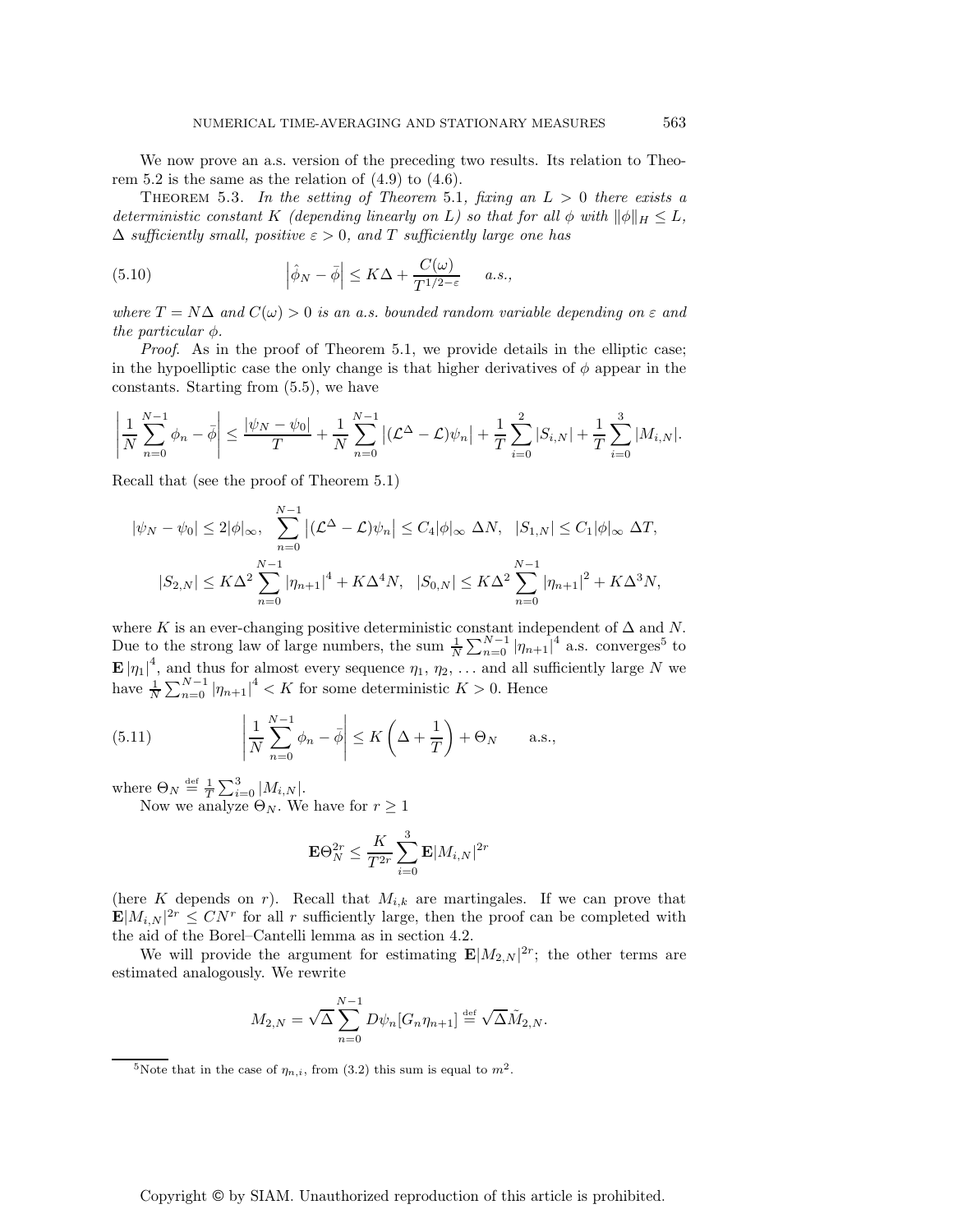We have  $\tilde{M}_{2,1}=0$  and for an integer  $r>0$ 

(5.12) 
$$
\mathbf{E}\tilde{M}_{2,k+1}^{2r} = \mathbf{E}\left(\tilde{M}_{2,k} + D\psi_k[G_k\eta_{k+1}]\right)^{2r} \n= \mathbf{E}\left(\tilde{M}_{2,k}^2 + 2\tilde{M}_{2,k} D\psi_k[G_k\eta_{k+1}] + (D\psi_k[G_k\eta_{k+1}])^2\right)^r \n\leq \mathbf{E}\tilde{M}_{2,k}^{2r} + 2r\mathbf{E}\left(\tilde{M}_{2,k}^{2r-1} D\psi_k[G_k\eta_{k+1}]\right) \n+ K \sum_{l=2}^{2r} \mathbf{E}\left(|\tilde{M}_{2,k}|^{2r-l}|D\psi_k[G_k\eta_{k+1}]|\right).
$$

Note that the second term is equal to zero. Indeed,

(5.13) 
$$
\mathbf{E}\left(\tilde{M}_{2,k}^{2r-1}D\psi_k[G_k\eta_{k+1}]\right)=\mathbf{E}\left(\tilde{M}_{2,k}^{2r-1}\mathbf{E}\left(D\psi_k[G_k\eta_{k+1}]\big|\mathcal{F}_{t_k}\right)\right)=0.
$$

Using the elementary inequality

$$
ab = \frac{1}{N} (abN) \leq \frac{1}{N} \left( \frac{a^p}{p} + \frac{b^q N^q}{q} \right), \ a, b > 0, \ p, q > 1, \ \frac{1}{p} + \frac{1}{q} = 1,
$$

we get

(5.14)

$$
\mathbf{E}\left(|\tilde{M}_{2,k}|^{2r-l}|D\psi_k[G_k\eta_{k+1}]|^l\right) \leq \frac{1}{N}\mathbf{E}\left(\frac{2r-l}{2r}|\tilde{M}_{2,k}|^{2r} + \frac{l}{2r}|D\psi_k[G_k\eta_{k+1}]|^{2r}N^{2r/l}\right),
$$
  

$$
l = 2, \dots, 2r.
$$

The relations  $(5.12)$ – $(5.14)$  imply

$$
\mathbf{E}\tilde{M}_{2,k+1}^{2r} \leq \mathbf{E}\tilde{M}_{2,k}^{2r} \left(1 + \frac{K}{N}\right) + KN^{r-1},
$$

whence

$$
\mathbf{E} \tilde{M}_{2,N}^{2r} \leq K N^r.
$$

Note that by Jensen's inequality this inequality holds for noninteger  $r \geq 1$  as well. Therefore,

$$
\frac{1}{T^{2r}} \mathbf{E} \left| M_{2,N} \right|^{2r} = \frac{\Delta^r}{T^{2r}} \mathbf{E} \left| \tilde{M}_{2,N} \right|^{2r} \le \frac{K}{T^r}.
$$

Analogously, we obtain

$$
\frac{1}{T^{2r}} \mathbf{E} |M_{1,N}|^{2r} \leq \Delta^r \frac{K}{T^r}, \quad \frac{1}{T^{2r}} \mathbf{E} |M_{3,N}|^{2r} \leq \Delta^{2r} \frac{K}{T^r}, \quad \frac{1}{T^{2r}} \mathbf{E} |M_{0,N}|^{2r} \leq \Delta^{2r} \frac{K}{T^r}.
$$

Thus,

(5.15) 
$$
\mathbf{E}\Theta_N^{2r} \leq \frac{K}{T^r}.
$$

The Markov inequality together with (5.15) implies

$$
P\left(\Theta_N > \frac{1}{\Delta^{\gamma} N^{\gamma}}\right) \leq \Delta^{2r\gamma} N^{2r\gamma}(\mathbf{E}\Theta_N^{2r}) \leq KT^{r(2\gamma - 1)}.
$$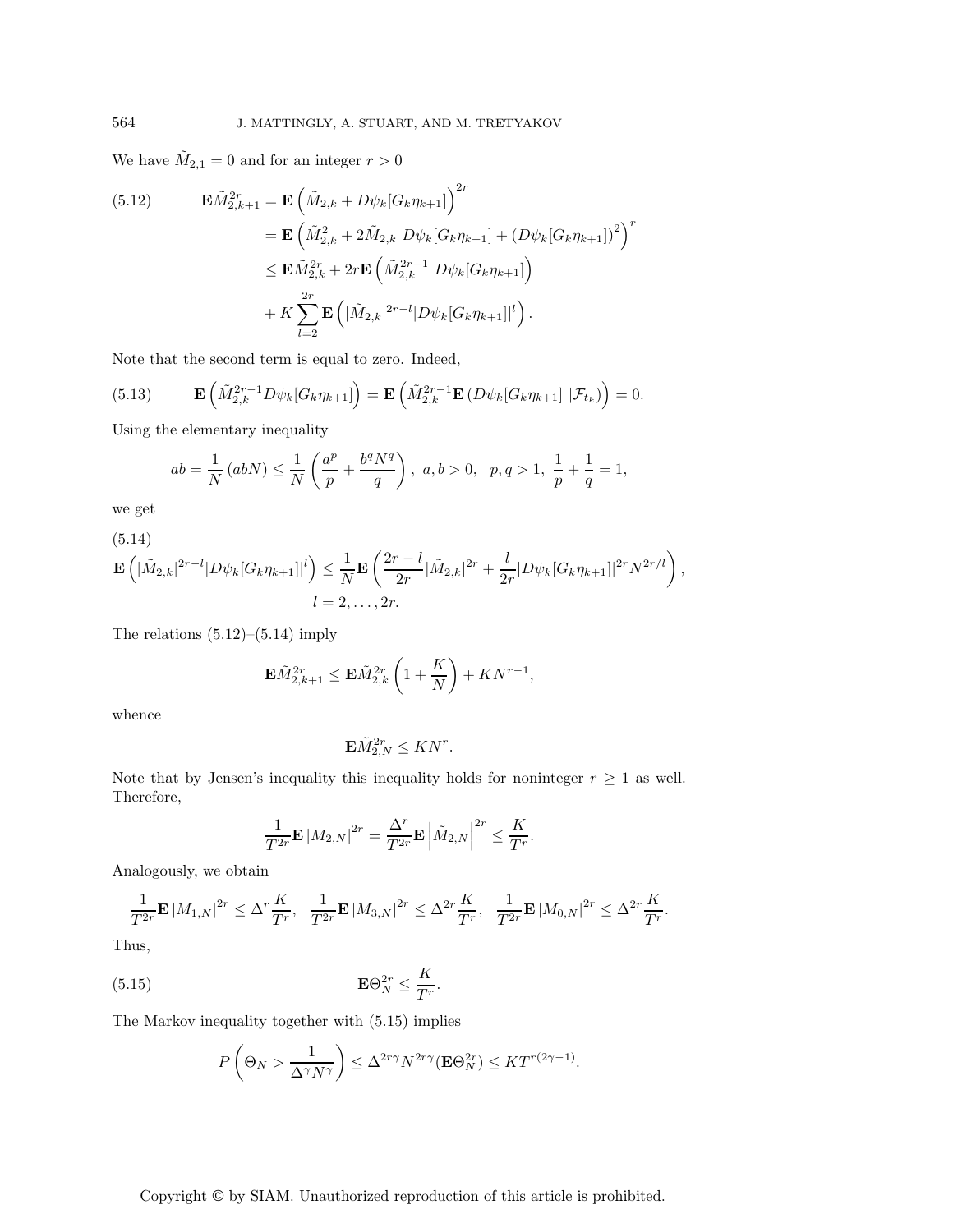Then, for any  $\gamma = 1/2 - \varepsilon$ , with  $\varepsilon > 0$ , there is a sufficiently large  $r \ge 1$  such that (recall that  $\Delta$  is fixed here and  $T = \Delta N$ )

$$
\sum_{N=1}^{\infty} P\left(\Theta_N > \frac{1}{T^{\gamma}}\right) \le K \sum_{N=1}^{\infty} T^{r(2\gamma - 1)} < \infty.
$$

Hence, by the Borel–Cantelli lemma, the random variable  $\varsigma \stackrel{\text{def}}{=} \sup_{T>0} T^{\gamma} \Theta_N$  is a.s. finite, which together with (5.11) implies (5.10).  $\Box$ 

We note that Theorems 5.1–5.3 do not require the Markov chain  $X_n$  to be ergodic. It is, of course, possible under some additional conditions on the numerical method to prove its ergodicity (see, for example, [43, 44, 27]). If the limit  $\lim_{N\to\infty}\phi_N$  exists and is independent of  $X_0$  (i.e., if the Markov chain  $X_n$  is ergodic), then it follows from Theorem 5.3 that  $\lim_{N\to\infty} |\hat{\phi}_N - \bar{\phi}| \leq K\Delta$  a.s., which is consistent with the results of, for example, [43].

*Remark* 5.4. In the series of papers [23, 24, 25, 26, 32, 33] the authors consider the following weighted estimator for the stationary average  $\bar{\phi}$ :

$$
\tilde{\phi}_N = \frac{\sum_{n=1}^N w_n \phi(X_n)}{\sum_{n=1}^N w_n},
$$

where  $X_n$  are obtained by an Euler-type scheme with a decreasing time step  $\Delta_n$  such that  $\Delta_n \to 0$  as  $n \to \infty$  while positive weights  $w_n$  are such that  $\sum_{n=1}^N w_n \to \infty$  as  $N \to \infty$ . In particular, they proved that for some Euler-type schemes and  $w_n = \Delta_n =$  $\Delta_0 n^{-\alpha}, \alpha \in [1/3, 1),$ 

Bias 
$$
(\tilde{\phi}_N)
$$
 =  $\begin{cases} 0, & \alpha \in (1/3, 1), \\ O(1/N^{1/3}), & \alpha = 1/3, \end{cases}$   
Var  $(\tilde{\phi}_N)$  =  $O\left(\frac{1}{N^{1-\alpha}}\right)$ ;

i.e., roughly speaking, the error of the estimator  $\phi_N$  under the optimal choice of the parameters is

$$
\tilde{\phi}_N - \bar{\phi} \sim O\left(\frac{1}{N^{1/3}}\right).
$$

We also note that the authors of [23, 24] proved a.s. convergence of weighted empirical measures based on Euler-type schemes with decreasing time step to the invariant measure of the corresponding SDE exploiting the Echeverria–Weiss theorem, which differs from the approach used in this paper.

Let us briefly compare the estimators  $\phi_N$  and  $\phi_N$ . For the estimator  $\hat{\phi}_N$  from (5.1) with equal weights  $w_n = 1$  and with  $X_n$  obtained by an Euler-type scheme with constant time step  $\Delta$ , we can say that the error is (cf. Theorems 5.2 and 5.3)

(5.16) 
$$
\hat{\phi}_N - \bar{\phi} \sim O\left(\Delta + \frac{1}{N^{1/2} \Delta^{1/2}}\right).
$$

If we fix the computational costs (i.e.,  $N$  and an Euler-type scheme), then the asymptotically optimal choice of  $\Delta$  for  $\hat{\phi}_N$  is  $N^{-1/3}$ , in which case  $O(\Delta + 1/N^{1/2}\Delta^{1/2}) =$  $O(1/N^{1/3})$ . It is interesting to note that these optimal orders of errors of both estimators are the same. At the same time, we should emphasize that the term with  $\Delta$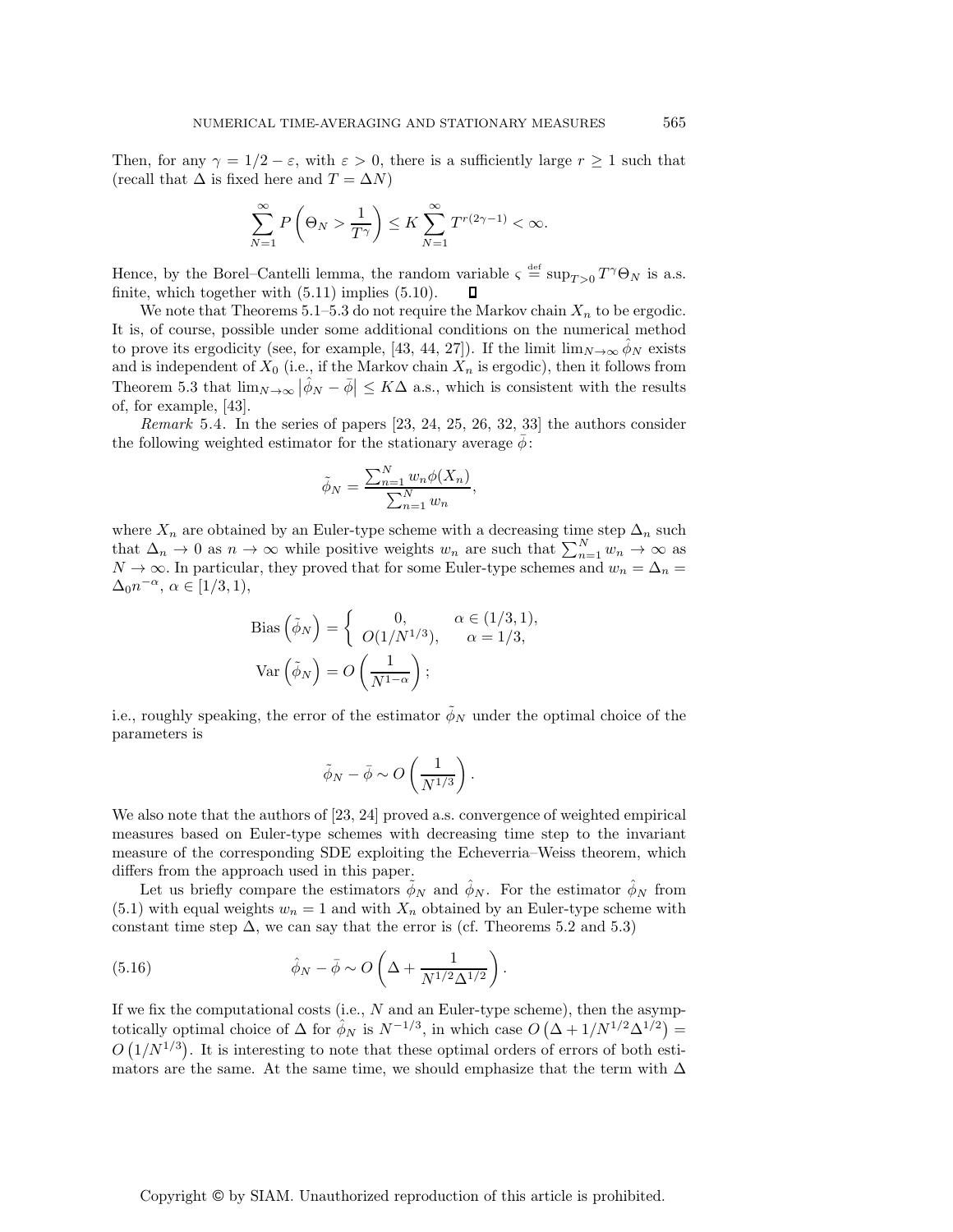in (5.16) (see also  $K\Delta$  (5.7) and (5.10)) is related to the numerical integration error while the term with  $1/\sqrt{T} = 1/\dot{N}^{1/2} \Delta^{1/2}$  is related to the statistical error (see also section 7). In the case of large scale simulations (like those in molecular dynamics) the numerical error is usually relatively small thanks to the existing state-of-the-art numerical integrators, and the statistical error prevails. In such common situations one chooses  $\Delta$  and N to appropriately control the corresponding errors (see further discussion in section 7).

**5.2. Higher order schemes.** We now consider a more general approximation than (3.1). In addition to the assumptions made in section 2, we assume in this section that the coefficients of the SDE (2.1) and the function  $\phi$  are sufficiently smooth.

Given a function  $\bar{\delta}: \mathbf{T}^d \times (0,1) \times \mathbf{R}^m \to \mathbf{T}^d$  and a sequence of  $\mathbf{R}^m$ -valued i.i.d. random variables  $\{\xi_n = (\xi_{n,1},\ldots,\xi_{n,m}) : n \in \mathbb{N}\}\$ , we define a general numerical method

(5.17) 
$$
\begin{cases} X_{n+1} = X_n + \bar{\delta}(X_n, \Delta, \xi_{n+1}), \\ X_0 = x. \end{cases}
$$

We assume that the  $\xi_n$  have sufficiently high finite moments. Clearly our previous class of methods fits into this framework as well as a number of new methods such as implicit Euler. Guided by (3.8), we make the following general assumption about (5.17), after which we will state some easier-to-verify conditions which are equivalent.

*Assumption* 3. For all  $\Delta \in (0,1)$  sufficiently small and all  $\phi \in W^{2(p+1),\infty}$ , if  $X_0 = X(0)$ , then

(5.18) 
$$
\mathbf{E}\phi(X_1) - \mathbf{E}\phi(X(\Delta)) = O(\Delta^{p+1}),
$$

where the constant in the error term is uniform over all  $\phi$  with  $\|\phi\|_{W^{2(p+1),\infty}} \leq 1$ .

To complement the increments of the numerical method  $\bar{\delta}$  defined above, we now define the  $\delta$  increments of the SDE. Namely, for any  $x \in \mathbf{T}^d$ , we define  $\delta$ :  $\mathbf{T}^d \times (0,1) \times \Omega \to \mathbf{T}^d$  by

(5.19) 
$$
\delta(x, \Delta; \omega) \stackrel{\text{def}}{=} X(\Delta; \omega) - x,
$$

where  $X(0; \omega) = x$  and  $X(t; \omega)$  solves (2.1). The following proposition, whose proof is given at the end of this section, enables Assumption 3 to be verified.

PROPOSITION 5.5. Assume that for some  $p \in \mathbb{N}$  there exists a positive constant K so that for all  $\Delta \in (0,1)$  sufficiently small

(5.20) 
$$
\sup_{\substack{(\alpha_1,\ldots,\alpha_s)\\ \alpha_i\in\{1,\ldots,d\}}} \left| \mathbf{E}\left(\prod_{i=1}^s \delta_{\alpha_i} - \prod_{i=1}^s \bar{\delta}_{\alpha_i}\right) \right| \leq K\Delta^{p+1}, \ s = 1,\ldots,2p+1,
$$

(5.21) 
$$
\sup_{\substack{(\alpha_1,\ldots,\alpha_{2p+2})\\ \alpha_i \in \{1,\ldots,d\}}} \mathbf{E} \prod_{i=1}^{2p+2} |\bar{\delta}_{\alpha_i}| \leq K \Delta^{p+1}.
$$

*Then the method satisfies Assumption* 3 *with the same* p*.*

We note that examples of second-order weak schemes  $(p = 2)$  which satisfy Assumption 3 can be found in many places, including [29, p. 103] and [1]. Higher order methods also exist [29]. We also note that it follows from the general theory [29, p. 100] that the numerical schemes considered in Proposition 5.5 have weak convergence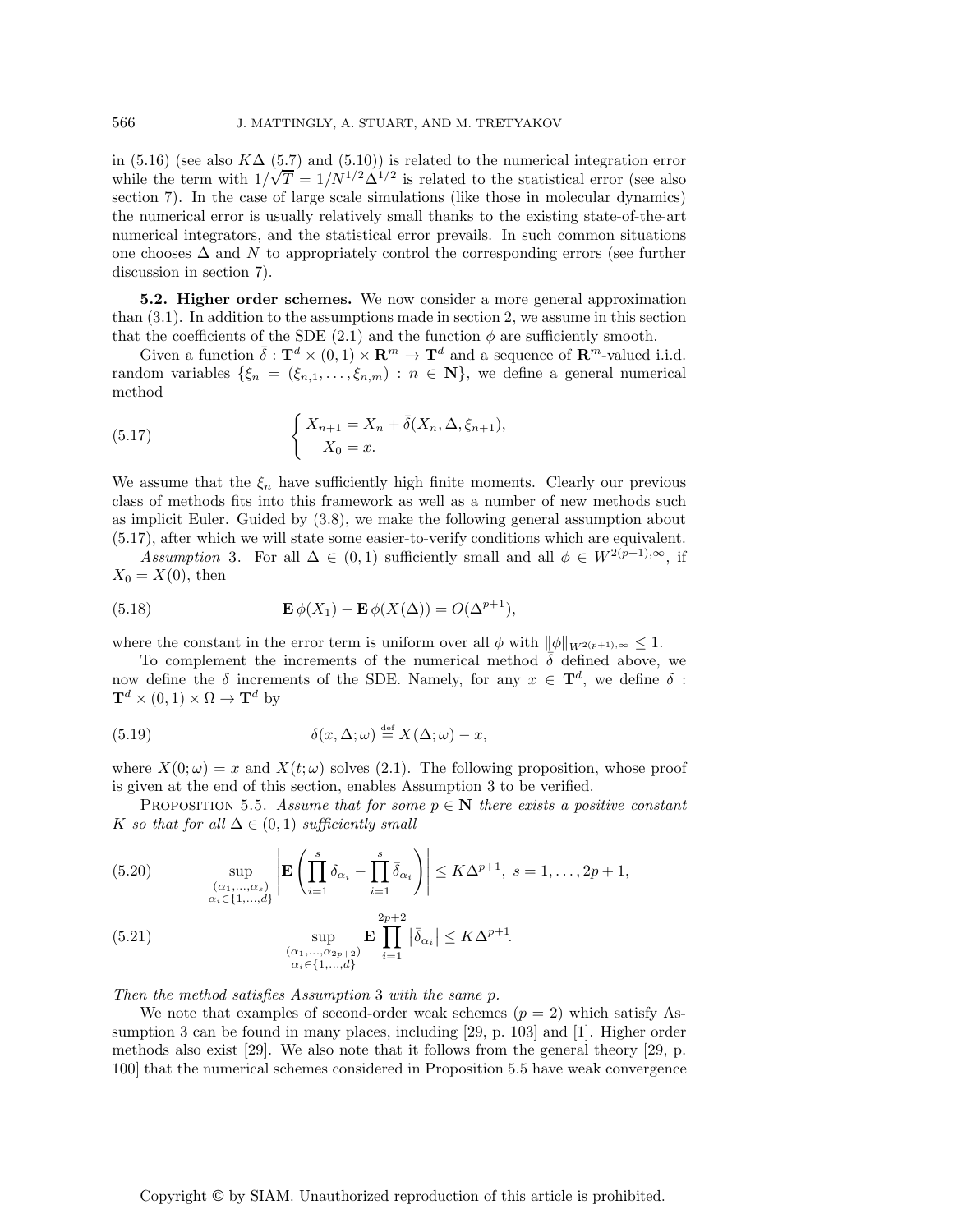of order  $p$  on finite time intervals. Now we prove a mean convergence result, which is analogous to Theorem 5.1 in the case of Euler-type methods (3.1).

THEOREM 5.6. Let Assumptions 1 and 3 hold. Let H denote  $W^{2p,\infty}$  in the elliptic *setting and*  $W^{2(p+1),\infty}$  *in the hypoelliptic setting. Then for any*  $\phi \in H$  *with*  $|\phi|_H \leq 1$ *, consider*  $\hat{\phi}_N$  *defined by* (5.1)*, where*  $X_n$  *is generated by the numerical method from* (5.17) *rather than* (3.1) *as previously. Then*

(5.22) 
$$
\left| \mathbf{E} \hat{\phi}_N - \bar{\phi} \right| \leq C \left( \Delta^p + \frac{1}{T} \right),
$$

where  $T = N\Delta$  and C is some positive constant independent of  $\Delta$  and T. Further*more, the constant* C *is a linear function of*  $|\phi|_H$  *and otherwise independent of*  $\phi$ *. In other words,*

(5.23) 
$$
Bias(\hat{\phi}_N) = O\left(\Delta^p + \frac{1}{T}\right).
$$

*Proof of Theorem* 5.6. As before, let  $\psi$  be the solution to the Poisson equation associated to  $\phi$  given in (4.2). Define  $\psi_n = \psi(X_n)$ , and let  $X(x, t)$  be the solution to  $(2.1)$  at time t with initial condition x. From our assumptions, we have that

(5.24) 
$$
\mathbf{E}\psi_{n+1} = \mathbf{E}\psi(X(X_n,\Delta)) + O(\Delta^{p+1}).
$$

Rewriting  $\mathbf{E}\psi(X(X_n,\Delta))$  in (5.24) via the Taylor expansion of expectations of SDE solution (see  $[29, \text{Lemma } 2.1.9, \text{p. } 99]$  or  $[19]$ ), we arrive at

(5.25) 
$$
\mathbf{E}\psi_{n+1} = \mathbf{E}\psi_n + \sum_{k=1}^p \frac{\Delta^k}{k!} \mathbf{E} \left( \mathcal{L}^k \psi \right) (X_n) + O(\Delta^{p+1}).
$$

Summing (5.25) over the first N terms and dividing by  $N\Delta$ , we obtain

(5.26) 
$$
\frac{\mathbf{E}\psi_N - \psi(x)}{T} = \frac{1}{N} \sum_{n=0}^{N-1} \mathbf{E} (\mathcal{L}\psi) (X_n) + \sum_{k=2}^{p} \frac{\Delta^{k-1}}{k!} Q_k + O(\Delta^p),
$$

where  $Q_k = \frac{1}{N} \sum_{n=0}^{N-1} \mathbf{E} \left( \mathcal{L}^k \psi \right) (X_n)$ . Using (4.2) and the boundedness of  $\psi$ , we have after rearrangement of (5.26)

(5.27) 
$$
\left| \frac{1}{N} \sum_{n=0}^{N-1} \mathbf{E} \phi(X_n) - \bar{\phi} \right| \leq \sum_{k=2}^{p} \frac{\Delta^{k-1}}{k!} |Q_k| + K \Delta^p + \frac{K}{T}.
$$

Applying arguments to  $\mathcal{L}^{k-1}\psi$ ,  $k=2,\ldots,p$ , analogous to those we applied to  $\psi$  in (5.26), we have

$$
\frac{\mathbf{E} \mathcal{L}^{k-1} \psi(X_N) - \mathcal{L}^{k-1} \psi(x)}{T} = \sum_{i=k}^p \frac{\Delta^{i-k}}{(i+1-k)!} Q_i + O(\Delta^{p+1-k}).
$$

Therefore (cf.  $(5.27)$ ),

$$
|Q_k| \leq \sum_{i=k+1}^p \frac{\Delta^{i-k}}{(i+1-k)!} |Q_i| + K\Delta^{p+1-k} + \frac{K}{T}, \quad k = 2, \dots, p,
$$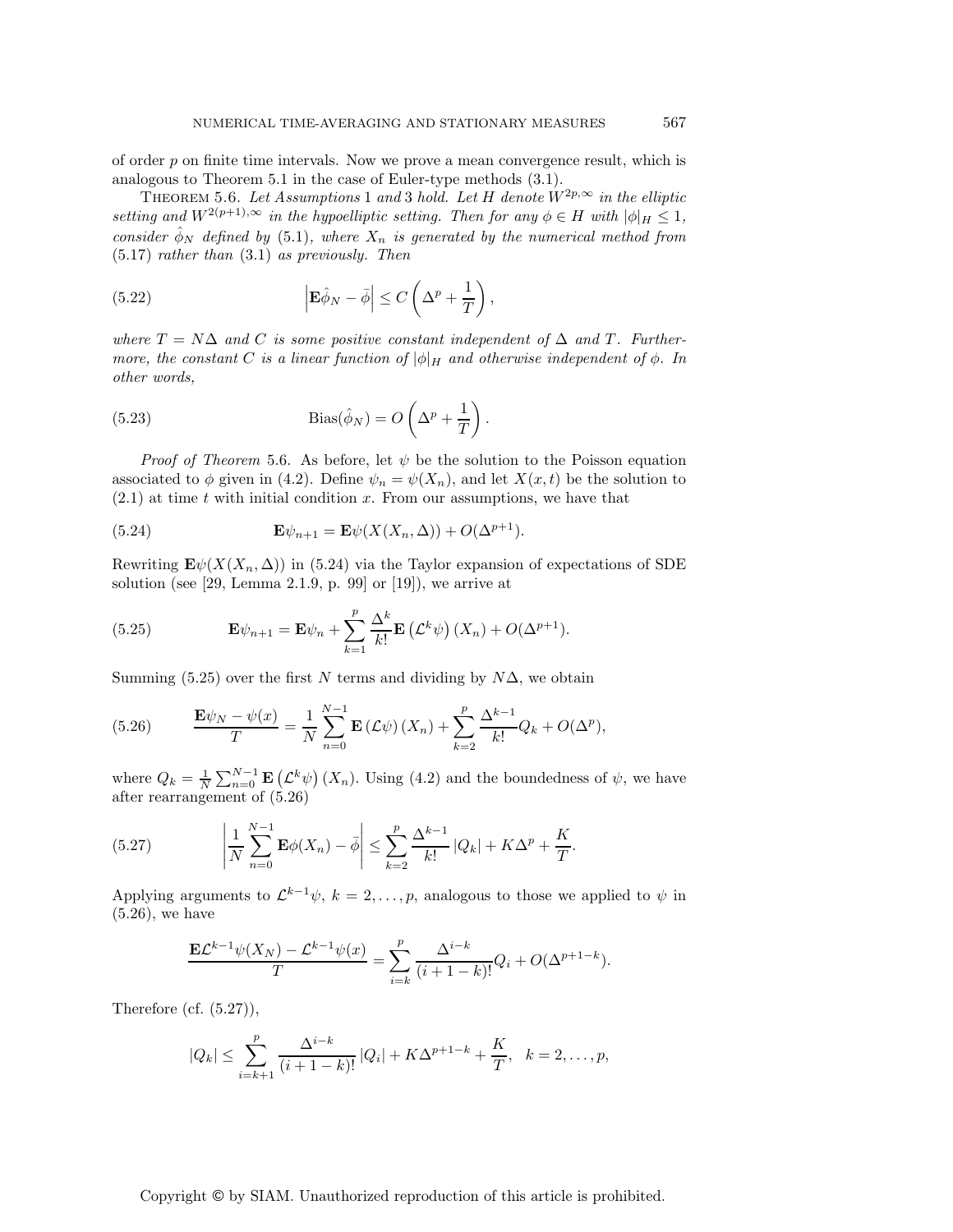and, in particular,  $|Q_p| \leq K\Delta + K/T$ . Hence  $|Q_k| \leq K\Delta^{p+1-k} + K/T$ , which together with  $(5.27)$  implies  $(5.22).<sup>6</sup>$  $\Box$ 

*Remark* 5.7. If we substitute  $X_n$  from the method (5.17) into  $\phi_N$  from (5.1), it is also possible to prove (analogously to Theorem 5.3) that

(5.28) 
$$
\left|\hat{\phi}_N - \bar{\phi}\right| \leq K\Delta^p + \frac{C(\omega)}{T^{1/2-\varepsilon}} \quad \text{a.s.}
$$

*Proof of Proposition* 5.5. We note that under the assumptions made the solution  $\psi$  of the Poisson equation (4.2) is sufficiently smooth. Expanding  $\psi_{n+1} = \psi(X_{n+1})$ in powers of  $\bar{\delta}_n \stackrel{\text{def}}{=} X_{n+1} - X_n$  and taking expectation, we get

(5.29) 
$$
\mathbf{E}\psi_{n+1} = \mathbf{E}\psi_n + \mathbf{E}D\psi_n[\bar{\delta}_n] + \frac{1}{2}\mathbf{E}D^2\psi_n[\bar{\delta}_n, \bar{\delta}_n] + \cdots + \frac{1}{(2p+1)!}\mathbf{E}D^{2p+1}\psi_n[\bar{\delta}_n, \dots, \bar{\delta}_n] + O(\Delta^{p+1}),
$$

where the remainder  $|O(\Delta^{p+1})| \leq K\Delta^{p+1}$  with K independent of  $\Delta$  and n. If we replace  $\bar{\delta}_n$  by  $\delta_n$ , defined in (5.19), in (5.29), then, using the conditional version of (5.20), we obtain (with a different remainder  $O(\Delta^{p+1})$  than in (5.29))

(5.30) 
$$
\mathbf{E}\psi_{n+1} = \mathbf{E}\psi_n + \mathbf{E}D\psi_n[\delta_n] + \frac{1}{2}\mathbf{E}D^2\psi_n[\delta_n, \delta_n] + \cdots + \frac{1}{(2p+1)!}\mathbf{E}D^{2p+1}\psi_n[\delta_n, \dots, \delta_n] + O(\Delta^{p+1}).
$$

It is not difficult to see that the right-hand side of (5.30) coincides with expectation of the Taylor expansion of  $\psi(X(X_n, \Delta))$  around  $X_n$  up to a remainder of order  $\Delta^{p+1}$ . Hence

$$
\mathbf{E}\psi_{n+1} = \mathbf{E}\psi(X(X_n, \Delta)) + O(\Delta^{p+1}),
$$

and the proof is complete.  $\Box$ 

**5.3. The Richardson–Romberg (Talay–Tubaro) error expansion.** In this section we consider an expansion of the global error  $\mathbf{E} \phi_N - \overline{\phi}$  in powers of the time step  $\Delta$  analogous to the Talay–Tubaro result [45]. As in the previous section, we assume here that the coefficients of the SDE (2.1) and the function  $\phi$  are sufficiently smooth. Note that we obtain the expansion both in the elliptic and hypoelliptic settings.

Theorem 5.8. *Let Assumptions* 1 *and* 3 *hold. Let* q *be a positive integer and* H *denote*  $W^{2(p+q+1),\infty}$  *in the elliptic setting and*  $W^{2(p+q+2),\infty}$  *in the hypoelliptic setting. For any*  $\phi \in H$  *with*  $|\phi|_H \leq 1$ *, consider*  $\hat{\phi}_N$  *defined by* (5.1)*, where*  $X_n$  *is generated by the numerical method from* (5.17)*. Then*

(5.31) 
$$
\mathbf{E}\hat{\phi}_N - \bar{\phi} = C_0^p \Delta^p + \dots + C_q \Delta^{p+q} + O\left(\Delta^{p+q+1} + \frac{1}{T}\right),
$$

*where*  $T = N\Delta$ ;

$$
\left|O\left(\Delta^{p+q+1}+\frac{1}{T}\right)\right|\leq K\left(\Delta^{p+q+1}+\frac{1}{T}\right);
$$

<sup>&</sup>lt;sup>6</sup>To help with intuitive understanding of the proof, we remark that  $\int \mathcal{L}^k \psi(x) d\mu(x) = 0$ , which is approximated by  $Q_k$  with sufficient accuracy.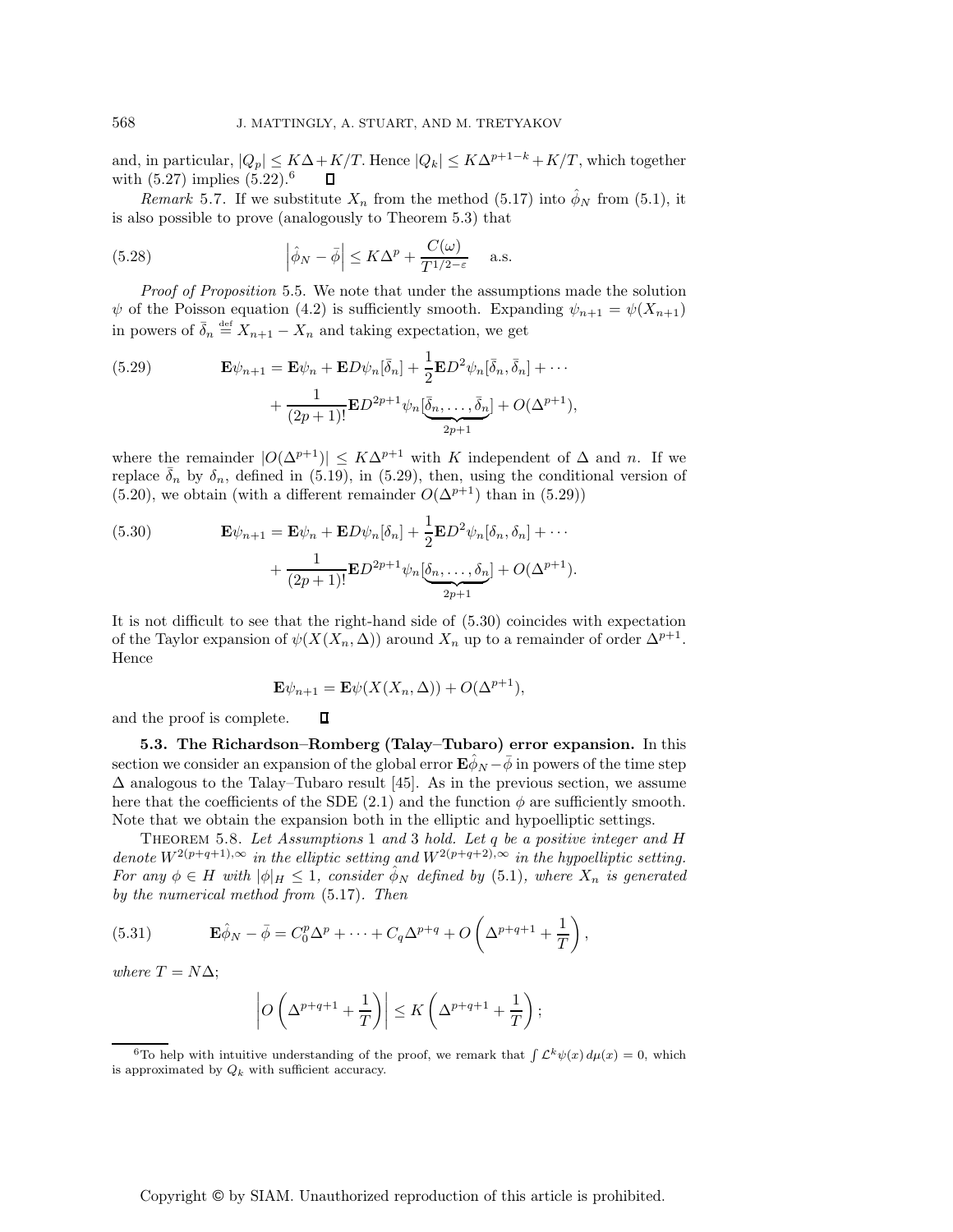*and the constants*  $C_0, \ldots, C_q$ , K are independent of  $\Delta$  and T, and they are linear *functions of*  $|\phi|_H$  *and otherwise independent of*  $\phi$ *. In other words,* 

Bias(
$$
\hat{\phi}_N
$$
) =  $C_0^p \Delta^p + \cdots + C_q \Delta^{p+q} + O\left(\Delta^{p+q+1} + \frac{1}{T}\right)$ .

*Proof*. Here we make use of the Poisson equation again and also exploit an idea used in the proof of the Talay–Tubaro expansion in the finite time case from [29, pp. 106–108. We prove the theorem in the case of  $p = 1$  (i.e., for Euler-type schemes) and  $q = 0$  for the clarity of the exposition. It is not difficult to extend the proof to arbitrary  $p, q > 0$ .

In the case of  $p = 1$  for a particular Euler-type scheme, we can write (cf.  $(5.25)$ )

(5.32) 
$$
\mathbf{E}\psi_{n+1} = \mathbf{E}\psi_n + \Delta\mathbf{E}\left(\mathcal{L}\psi\right)(X_n) + \Delta^2\mathbf{E}A(X_n) + O(\Delta^3),
$$

where  $A(x)$  is the coefficient at  $\Delta^2$  in the corresponding expansion of  $\mathbf{E}\psi_1$  at  $X_0 = x$ . For instance, in the case of the explicit Euler–Maruyama scheme (3.7),

$$
A(x) = \frac{1}{2} \sum_{i,j=1}^{d} f_i f_j \frac{\partial^2 \psi}{\partial x_i \partial x_j} + \frac{1}{2} \sum_{i,j,k=1}^{d} f_i a_{jk} \frac{\partial^3 \psi}{\partial x_i \partial x_j \partial x_k} + \frac{1}{24} \sum_{i,j,k,l=1}^{d} a_{ij} a_{kl} \frac{\partial^4 \psi}{\partial x_i \partial x_j \partial x_k \partial x_l},
$$

where all the coefficients and the derivatives of the function  $\psi$  are evaluated at x. We do not need the explicit form of  $A(x)$  for the proof.

Summing (5.32) over the first N terms, dividing by  $N\Delta$ , using (4.2), and rearranging the terms, we obtain

(5.33) 
$$
\mathbf{E}\hat{\phi}_N - \bar{\phi} = \frac{1}{T}(\mathbf{E}\psi_N - \psi_0) - \frac{\Delta}{N} \sum_{n=0}^{N-1} \mathbf{E}A(X_n) + O(\Delta^2)
$$

$$
= -\frac{\Delta}{N} \sum_{n=0}^{N-1} \mathbf{E}A(X_n) + O(\Delta^2 + \frac{1}{T}).
$$

Due to Theorem 5.1, we have

(5.34) 
$$
\mathbf{E}_{\overline{N}}^{\frac{1}{N}} \sum_{n=0}^{N-1} A(X_n) - \bar{A} = O\left(\Delta + \frac{1}{T}\right),
$$

where the constant  $\tilde{A}$  is the stationary average of  $A$  (see (4.1)). The expansion (5.31) with  $p = 1, q = 0$ , and  $C_0 = -\overline{A}$  follows from (5.33) and (5.34).  $\Box$ 

## **6. Error analysis for the numerical stationary measures.**

**6.1. Distances between true and approximate stationary measures.** We now use the results of the previous section to prove that any stationary measure of the numerical method is close to that of the underlining SDE. The existence of stationary measures for the numerical method follows by the Krylov–Bogoliubov construction.<sup>7</sup> We have assumed in  $(3.4)$  and  $(3.6)$  or Assumption 3 that the finite time dynamics of our method and SDE are close. This can be seen as a form of "consistency." It is

<sup>7</sup>The fact that our state space is compact ensures that the time-averaged transition measure forms a tight family of probability measures [17].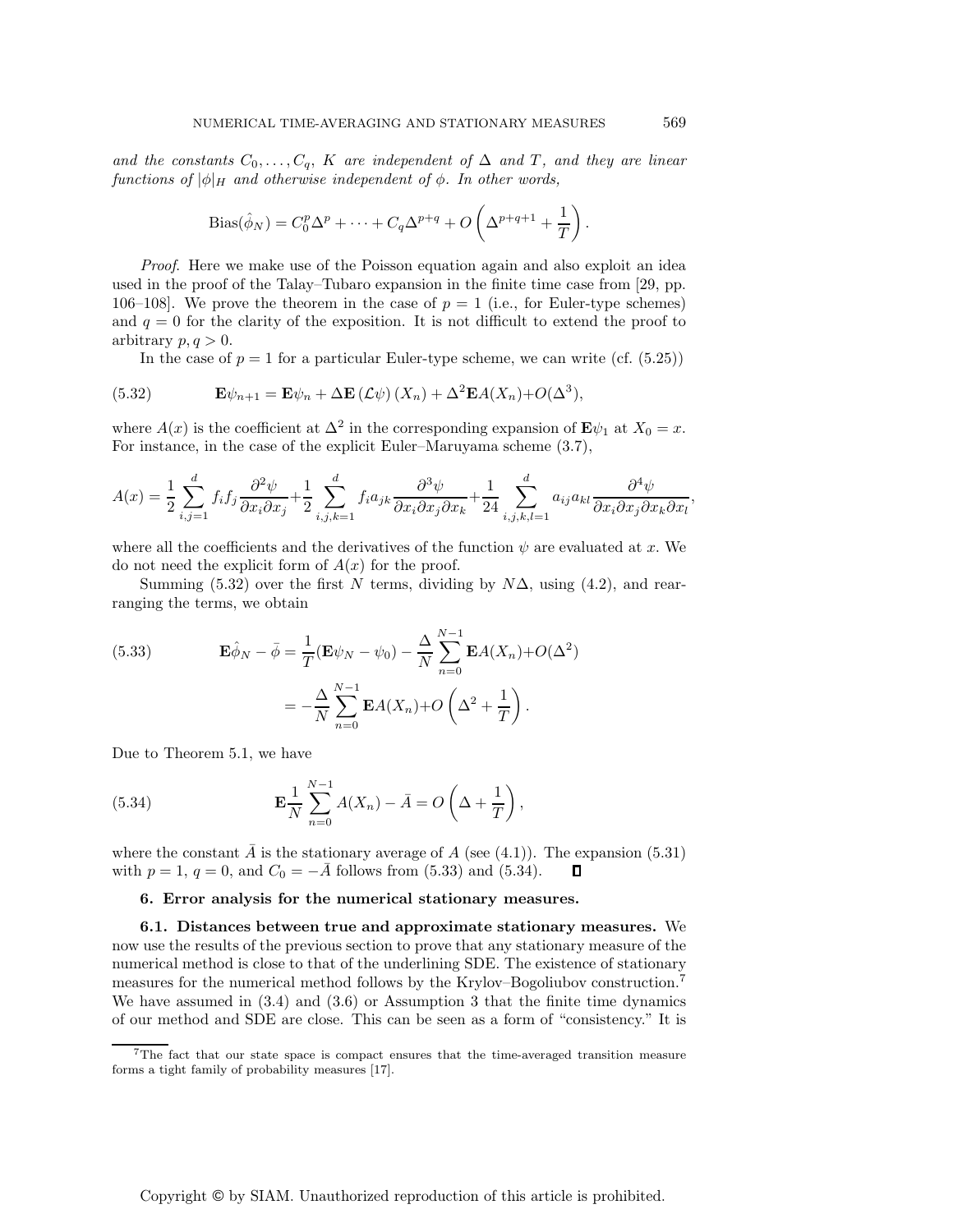reasonable to expect that the long time behavior will be close since our setting of the torus provides the necessary "stability" through ergodicity.

We begin by giving a metric in which we will measure the distance between measures. If  $\mu^{\Delta}$  is a stationary measure of the numerical method, then for any bounded function  $\phi : \mathbf{T}^d \to \mathbf{R}$  and  $n \in \mathbf{N}$ ,

(6.1) 
$$
\int_{\mathbf{T}^d} \mathbf{E}_z \phi(X_n) \mu^{\Delta}(dz) = \int_{\mathbf{T}^d} \phi(z) \mu^{\Delta}(dz),
$$

where  $\mathbf{E}_z$  denotes the expectation conditional on  $X(0) = z$ . Fixing an integer  $p \geq 1$ , we define the metric  $\rho$  between two probability measures on  $\mathbf{T}^d$  by

$$
\rho(\nu_1, \nu_2) = \sup_{\phi \in \mathcal{H}} \left( \int \phi(z) \nu_1(dz) - \int \phi(z) \nu_2(dz) \right),
$$

where  $\mathcal{H} = \{\phi : \mathbf{T}^d \to \mathbf{R} : |\phi|_H \leq 1\}$  and  $H = W^{2p,\infty}$  in the elliptic setting and  $H = W^{2(p+1),\infty}$  in the hypoelliptic setting. Observe that since  $\phi \in \mathcal{H}$  implies  $-\phi \in \mathcal{H}$ , one also has the equivalent, and slightly more standard, characterization of  $\rho$  given by

$$
\rho(\nu_1, \nu_2) = \sup_{\phi \in \mathcal{H}} \left| \int \phi(z) \nu_1(dz) - \int \phi(z) \nu_2(dz) \right|.
$$

THEOREM 6.1. *Define the metric*  $\rho$  *as above for some integer*  $p \geq 1$ , and assume *that either*

(i) p = 1 *and Assumptions* 1 *and* 2 *hold; or*

(ii) *Assumptions* 1 *and* 3 *hold.*

*Then there exists a positive* C *so that if*  $\mu^{\Delta}$  *is any stationary measure of the numerical method* (3.1)*, then*

$$
\rho(\mu^{\Delta}, \mu) \le C\Delta^p.
$$

*Proof.* Since  $\mu^{\Delta}$  is stationary, we have that  $\int \phi(z) \mu^{\Delta}(dz) = \int \mathbf{E}_z \phi(X_n) \mu^{\Delta}(dz)$ for any  $n \geq 0$ , and hence

$$
\int \phi(z) \mu^{\Delta}(dz) = \int \frac{1}{N} \sum_{n=0}^{N-1} \mathbf{E}_{z} \phi(X_n) \mu^{\Delta}(dz).
$$

Then

$$
\int \phi(z)\mu^{\Delta}(dz) - \int \phi(z)\mu(dz) = \int \left[\frac{1}{N} \sum_{n=0}^{N-1} \mathbf{E}_{z}\phi(X_{n}) - \bar{\phi}\right] \mu^{\Delta}(dz)
$$
  

$$
\leq \int \left|\frac{1}{N} \sum_{n=0}^{N-1} \mathbf{E}_{z}\phi(X_{n}) - \bar{\phi}\right| \mu^{\Delta}(dz) \leq C\left(\Delta^{p} + \frac{1}{\Delta N}\right)
$$

,

where in the last estimate we have invoked either Theorem 5.1 or Theorem 5.6 depending on which assumptions hold. Now taking  $N \to \infty$  proves the result since the right-hand side is uniform for any  $\phi \in \mathcal{H}$ .  $\Box$ 

We re-emphasize that we have not assumed in this section that the numerical method is uniquely ergodic. Rather, we have shown that any stationary measure of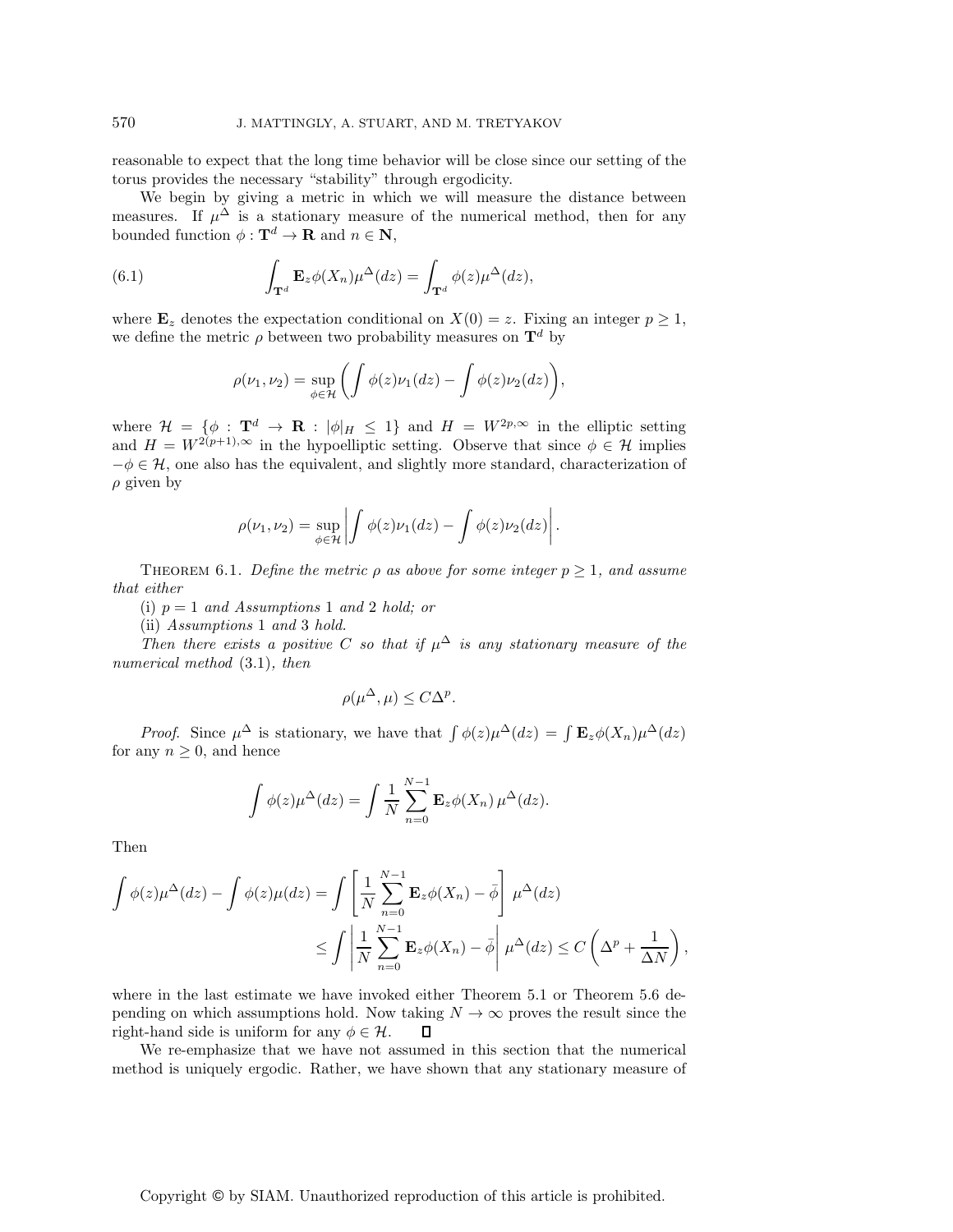the numerical system is close to the true stationary measure in the  $\rho$ -distance. It is, of course, possible in many settings to show that the numerical method is itself uniquely ergodic (cf. [43, 44, 27]).

*Remark* 6.2. It follows from Theorem 5.8 that under its assumptions the error  $\rho(\mu^{\Delta}, \mu)$  can be expanded in powers of the time step:

$$
\rho(\mu^{\Delta}, \mu) = C_0^p \Delta^p + \cdots + C_q \Delta^{p+q} + O\left(\Delta^{p+q+1}\right).
$$

*Remark* 6.3. It is also worth contrasting the result of Theorem 6.1 with a short alternative proof. Let  $P_t$  denote the Markov semigroup associated with the SDE and  $P_n^{\Delta}$  with n steps of a numerical method with step size  $\Delta$ . Suppose one knows for some metric d on probability measures that  $d(P_t\mu_1, P_t\mu_2) \leq Ke^{-\gamma t}d(\mu_1, \mu_2)$  holds for all probability measures  $\mu_i$  and that for any fixed n,  $d(P_n^{\Delta}\mu^{\Delta}, P_{n\Delta}\mu^{\Delta}) \leq C_n \Delta^p$  for some constant  $C_n$ , all  $\Delta$  sufficiently small, and any measure  $\mu^{\Delta}$  invariant for  $P^{\Delta}$ . Then if one fixes an *n* so that  $Ke^{-\gamma n} \leq 1/2$ , then

$$
d(\mu, \mu^{\Delta}) = d(P_{n\Delta}\mu, P_n^{\Delta}\mu^{\Delta}) \le d(P_{n\Delta}\mu, P_{n\Delta}\mu^{\Delta}) + d(P_{n\Delta}\mu^{\Delta}, P_n^{\Delta}\mu^{\Delta})
$$
  

$$
\le \frac{1}{2}d(\mu, \mu^{\Delta}) + C_n\Delta^p,
$$

and collecting the  $d(\mu, \mu^{\Delta})$  produces the estimate  $d(\mu, \mu^{\Delta}) \leq 2C_n\Delta^p$  for all  $\Delta$  sufficiently small. The challenge in implementing such a seemingly simple program is obtaining the two estimates in the same metric  $d$ . Typically, the first estimate is available in the total variation distance. On the other hand, the second estimate is usually estimated in distances requiring test functions with a number of derivatives. The recent works [15, 16] allow one to obtain the first estimate in the 1-Wasserstein distance which simplifies matching the two norms. Using this strategy, one can obtain a bound in a stronger norm (such as total variation or 1-Wasserstein metric), but the  $d(P_n^{\Delta} \mu, P_{\Delta n} \mu)$ convergence rate will often be suboptimal in these metrics. On the other hand, one can obtain  $d(P_t\mu_1, P_t\mu_2) \leq Ke^{-\gamma t}d(\mu_1, \mu_2)$  with d defined as in the metric  $\rho$  above with  $H = W^{2(p+1),\infty}$  by using the fact that  $||P_1\phi||_H \leq C ||\phi||_{\infty}$  from some C, and hence  $||P_{t+1}\phi - \bar{\phi}||_H \leq C ||P_t \phi - \bar{\phi}||_{\infty} \leq CKe^{-\gamma t} ||\phi - \bar{\phi}||_{\infty} \leq CKe^{-\gamma t} ||\phi - \bar{\phi}||_H$ . This gives a result comparable to the hypoelliptic result in Theorem 6.1 though misses the smoothing in the elliptic result which is embodied in the fact that one can use  $H = W^{2p,\infty}$ . (Some partial smoothing could have been extracted in the hypoelliptic case in Theorem 6.1 with more care.) See [15] for this program executed in a particular setting.

**6.2. Relationship to Stein's method.** This section is devoted to outlining the similarity between the current setting and Stein's method.<sup>8</sup> This connection is not fully explored in this work, but we believe that it is insightful to highlight the main idea. Though our goals are different, there are some passing similarities between the details in this paper and [9, 4].

Let us recall that Stein's method is a generic tool for finding bounds on a distance between two distributions which then can give quantitative convergence results. Denoting the target distribution as  $\pi$ , the idea is to find an operator A and a determining class of functions G so that if, for all  $g \in \mathcal{G}$ , one has  $\int \mathcal{A}g(x)d\tilde{\pi}(x) = 0$ ,

<sup>8</sup>When this work was nearing completion, a conversation with between JCM and Sourav Chatterjee prompted the authors to write this section reflecting on the relationship between their approach and Stein's method.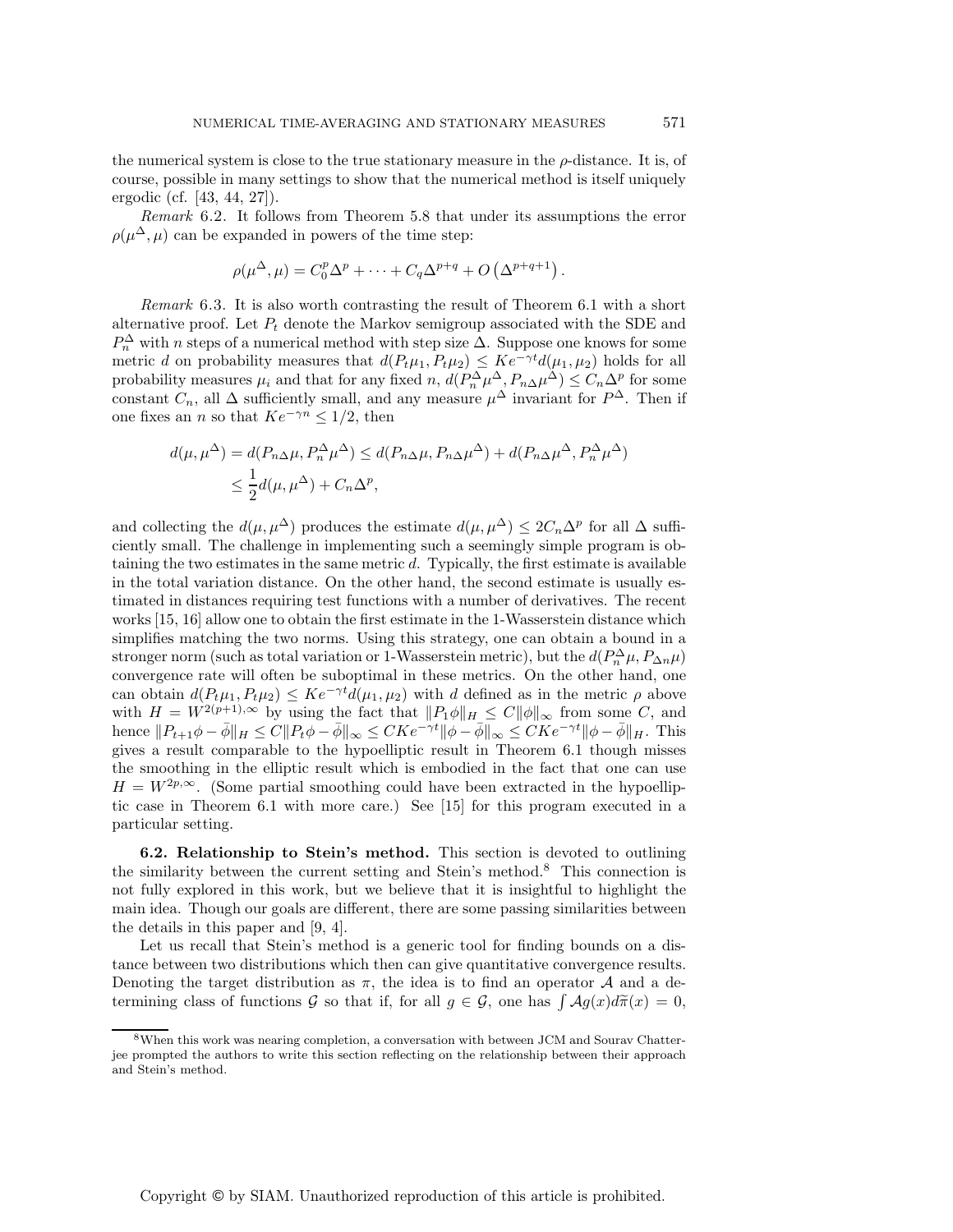then this implies that  $\tilde{\pi} = \pi$ .<sup>9</sup> Given any h sufficiently nice, one next solves Stein's equation

$$
(6.2) \t\t \t\t \mathcal{A}g = h
$$

with the tacit assumption that the solution g exists and lies in  $\mathcal G$ . Observe that a basic solvability condition on the above equation requires that  $\int h d\pi = 0$  when  $\mathcal{A}^* \pi = 0$ . In this setting we can consider the equation  $\mathcal{A}g = h - \int h d\pi$  for more general, uncentered h. In order to quantify the distance of a given measure  $\tilde{\pi}$  from  $\pi$ , one tries to control  $\int (\mathcal{A}g)(z) d\tilde{\pi}(z)$  by some norm of g which can in turn be controlled by an appropriate norm of h. For definiteness let us assume that

$$
\int (\mathcal{A}g)(z)d\widetilde{\pi}(z) \leq \epsilon |g|_{\mathcal{G}} \leq \epsilon C ||h||
$$

if g satisfies  $(6.2)$ . Then

$$
\int hd\widetilde{\pi} - \int hd\pi = \int (\mathcal{A}g)(z)d\widetilde{\pi}(z) \leq \epsilon C ||h||.
$$

By taking the supremum over all h in a given class with  $||h|| \leq 1$ , one obtains control over the distance of  $\tilde{\pi}$  from  $\pi$ . In particular, if  $\epsilon$  is small, then  $\tilde{\pi}$  is close to  $\pi$ .

This is essentially the methodology we have followed. Taking  $A$  to be the generator  $\mathcal L$  of the Markov process, we are assured that  $\mathcal A^*\pi=0$  if  $\pi$  is the Markov process's stationary measure.<sup>10</sup> The basic idea of this note is to show that if  $\tilde{\mathcal{L}}$  is a generator of another Markov process so that  $\mathcal{L}-\mathcal{L}$  is small, then any stationary measure of the second Markov process will be close to  $\pi$ . We will further assume that  $\tilde{\pi}$  is ergodic.

While our paper concerns a mixture of continuous and discrete time, the idea can be more easily demonstrated in a continuous time setting. Let  $\mathcal{P}_t$  and  $\mathcal{P}_t$  be strong Markov semigroups on  $\mathbb{R}^d$  with generators  $\mathcal L$  and  $\widetilde{\mathcal L}$  both defined on some common domain D. Let  $\pi$  and  $\tilde{\pi}$  be stationary measures for  $\mathcal{P}_t$  and  $\tilde{\mathcal{P}}_t$ , respectively. Assume that for some set of bounded functions  $\mathcal{G} \subset D$  there exists an  $\epsilon > 0$  so that

(6.3) 
$$
\int (\mathcal{L} - \widetilde{\mathcal{L}}) g d\widetilde{\pi} \le \epsilon \|g\|_{\mathcal{G}}
$$

for any  $q \in \mathcal{G}$ . Further assume that for some class of bounded, real-valued functions H on  $\mathbf{R}^d$  one can solve  $\mathcal{L}g = h - \int h d\pi$  for  $h \in \mathcal{H}$  with a solution  $g \in \mathcal{G}$  and  $||g||_{\mathcal{G}} \leq K||h||_{\mathcal{H}}$  for a fixed constant K. Then, for all  $h \in \mathcal{H}$ ,

$$
\int hd\widetilde{\pi} - \int hd\pi = \int (\mathcal{L}g)d\widetilde{\pi} = \int (\widetilde{\mathcal{L}}g)d\widetilde{\pi} + \int (\mathcal{L} - \widetilde{\mathcal{L}})gd\widetilde{\pi} \leq \epsilon K ||h||_{\mathcal{H}},
$$

where, in moving from the penultimate expression to the last, we have used  $\tilde{\mathcal{L}}^* \tilde{\pi} = 0$ . Since the right-hand side is uniform in  $h$ , we can take the supremum over h. If  $H$  were a rich-enough class to define a metric, we could obtain some estimate of the distance between the two stationary measures in that metric.

<sup>9</sup>As a referee correctly observed, the Echeverria–Weiss theorem is useful in identifying when such a condition characterizes an invariant measure and identifying the limiting invariant measure for a sequence measure with  $\int A g(x) d\tilde{n}_n(x) \to 0$  as  $n \to \infty$ . However, here we are really interested in the next order question—how to use the degree to which the characterizing equation is not satisfied to obtain quantitative estimates of the convergence rate.  $10$ This is done in some versions of Stein's method. See [4].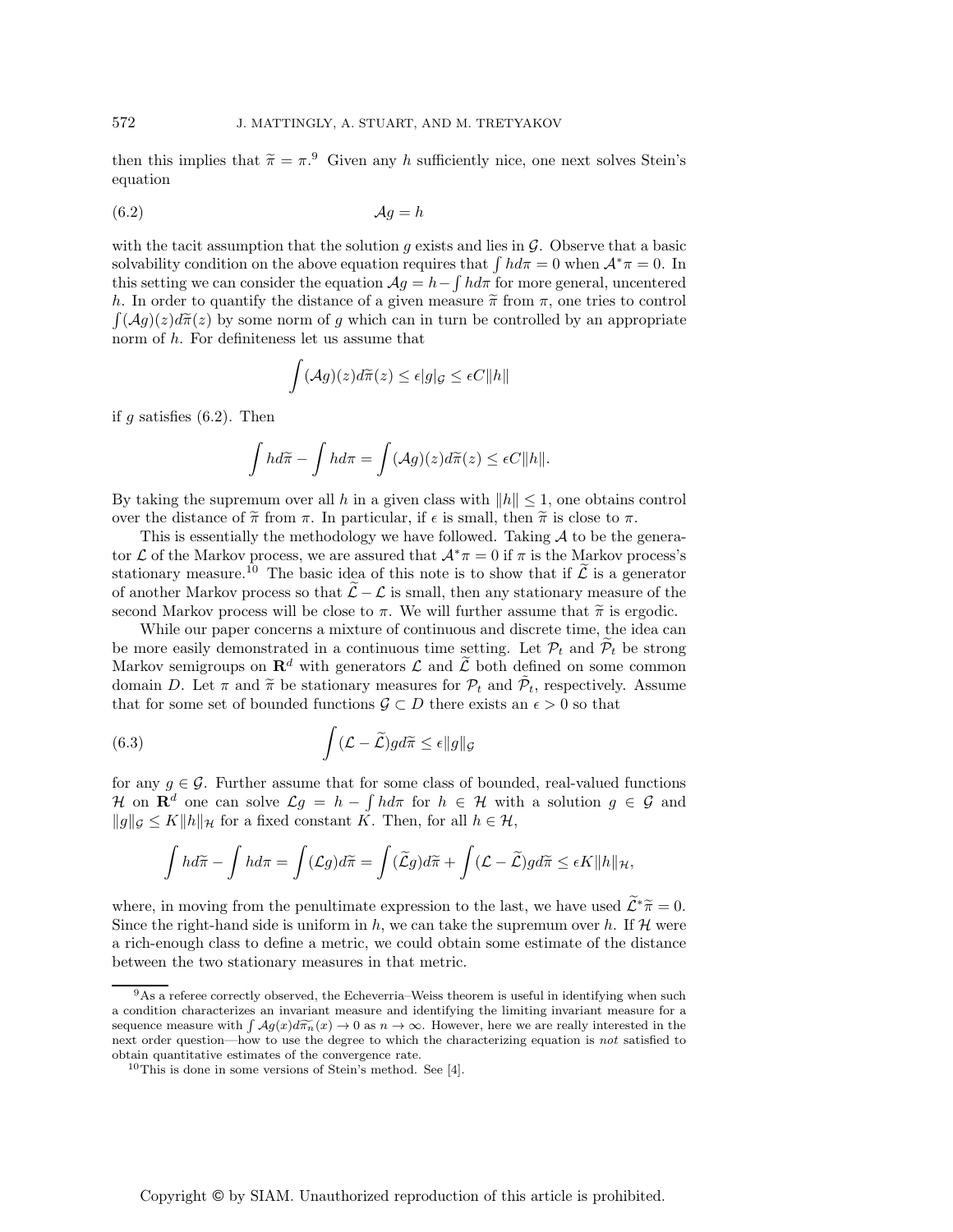If one does not have good control over  $\tilde{\pi}$ , then (6.3) can be difficult to obtain. Instead it is often easier to replace (6.3) with

(6.4) 
$$
\limsup_{T \to \infty} \frac{1}{T} \int_0^T \widetilde{P}_t(\widetilde{\mathcal{L}} - \mathcal{L}) g(x) dt \le \epsilon ||g||_{\mathcal{G}}
$$

for any  $g \in \mathcal{G}$  and  $\tilde{\pi}$ -a.e. x. As before, we assume that, for some class of functions H from  $\mathbf{R}^d \to \mathbf{R}$ , one can solve  $\mathcal{L}g = h - \int h d\pi$  for  $h \in \mathcal{H}$  with a solution  $g \in \mathcal{G}$ such that  $||g||_{\mathcal{G}} \leq K||h||_{\mathcal{H}}$ . Observe that, if  $\mathcal G$  is a class of bounded functions, then the second assumption is always satisfied.

Continuing, since  $P_t \mathcal{L} g(x) = P_t h(x) - \int h d\pi$ ,

$$
\widetilde{P}_T g(x) - g(x) = \int_0^T \widetilde{P}_t \widetilde{L} g(x) dt
$$
  
= 
$$
\int_0^T \widetilde{P}_t (\widetilde{L} - \mathcal{L}) g(x) dt + \int_0^T \widetilde{P}_t h(x) dt - T \int_{\mathbf{R}^d} h d\pi.
$$

Rearranging, dividing by T, and using  $|\widetilde{P}_T g(x)| \leq |g|_{\infty}$  produces

$$
\int_{\mathbf{R}^d} h d\pi - \frac{1}{T} \int_0^T \widetilde{P}_t h(x) dt \le \frac{2\|g\|_{\infty}}{T} + \frac{1}{T} \int_0^T \widetilde{P}_t (\widetilde{\mathcal{L}} - \mathcal{L}) g(x) dt.
$$

By Birkoff's ergodic theorem, we know that for  $\tilde{\pi}$ -a.e. x

$$
\lim_{T \to \infty} \frac{1}{T} \int_0^T \widetilde{P}_t h(x) dt = \int_{\mathbf{R}^d} h d\widetilde{\pi},
$$

so from (6.4) and  $||g||_{\mathcal{G}} \leq K||h||_{\mathcal{H}}$  we obtain

$$
\int_{\mathbf{R}^d} h d\pi - \int_{\mathbf{R}^d} h d\widetilde{\pi} \leq \epsilon K \|h\|_{\mathcal{H}}
$$

for any  $h \in \mathcal{H}$ . Hence, in the language of section 6, one has  $\rho(\pi, \tilde{\pi}) \leq \epsilon K$ .

This argument can be modified in many ways; the restriction that  $\mathcal G$  and  $\mathcal H$  are classes of bounded functions can be removed by assuming some control over  $P_tq(x)$ uniform in time. If that control can be maintained using a function which is integrable with respect to  $\tilde{\pi}$ , then the requirement that  $\tilde{\pi}$  be ergodic can be removed. Although we do not fully explore these issues here, we believe that the connections made in this subsection are useful.

**7. Variance of the empirical time-average.** Theorems 5.1 and 5.3 are important for implementing time-averaging in computational practice. There are three types of errors arising in computing stationary averages: (i) the numerical integration error (estimated by  $K\Delta$  in (5.7) and (5.10) and by  $K\Delta^p$  in (5.23) and (5.28)); (ii) the error due to the distance from the stationary distribution (i.e., the error due to the finite time of integration T estimated by  $K/T$  in (4.7), (5.7), and (5.23)); (iii) the statistical error. The first two errors contribute to the bias of the estimator  $\phi_N$  (see (5.7) and (5.23)). The error of numerical integration is controlled by the time step and the choice of a method. It can be estimated in practice using the Talay–Tubaro expansion (see section 5.3 and [45, 29]) in the usual fashion. The statistical error is contained in the second term of (5.10) and related to the variance of the estimator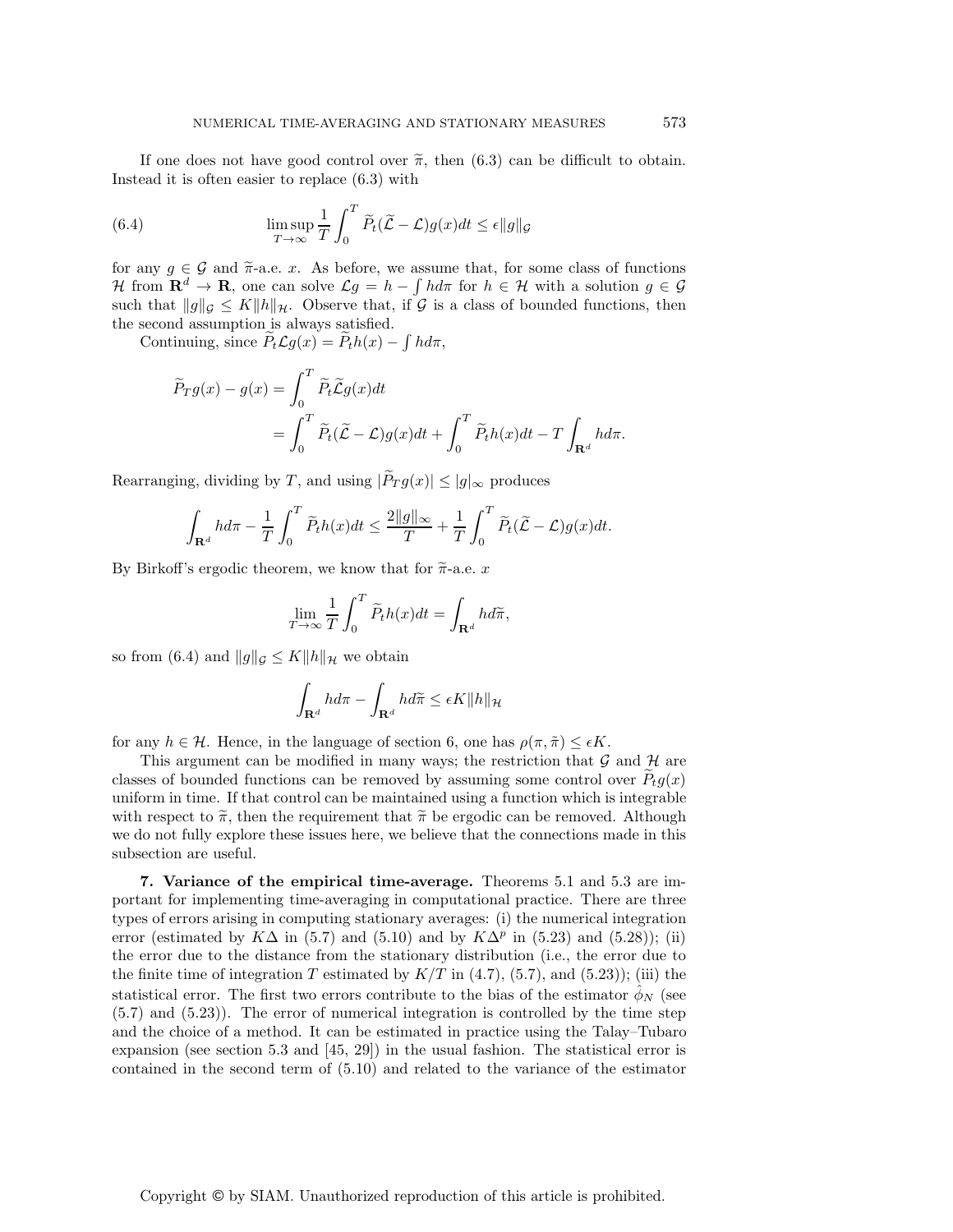$\phi_N$  (see the details below and also (4.8)). Both the error due to the finite time of integration  $T$  and the statistical error are controlled by the choice of the integration time T (i.e., by the choice of the number of steps N under fixed time step  $\Delta$ ). They correspond to properties of the continuous dynamics of the SDE (2.1), and they are almost independent (assuming a sufficiently small  $\Delta$ ) of a method or time step  $\Delta$ used.

Let us consider the statistical error. Theorems 5.1 and 5.2 immediately imply that  $Var(\phi_N) = O(\Delta^2 + 1/T)$ . In order to get a more accurate estimate for the variance of  $\hat{\phi}_N$ , analogous to the one in the continuous case (4.8), i.e., to have the statistical error of the estimator  $\hat{\phi}_N$  controlled by T only, we need to use a mixing-type condition.

The Markov process  $X(t)$  defined on the torus  $\mathbf{T}^d$  by the SDE (2.1) is uniformly ergodic, it has exponential mixing rates (see, e.g., [11, 28, 5]), and there are some positive C and  $\gamma$  such that for any  $t > 0$  and  $\theta > 0$  the inequality

(7.1) 
$$
|\mathbf{E}\phi(X(t))\phi(X(t+\theta)) - \mathbf{E}\phi(X(t))\mathbf{E}\phi(X(t+\theta))| \leq Ce^{-\gamma\theta}
$$

holds. Further, as has been mentioned before, it is possible in many settings to show that the Markov chain  $X_n$  generated by a numerical method is also geometrically ergodic (cf. [43, 44, 27, 20]). Then, due to the compactness of the phase space, the chain is uniformly ergodic and has an exponential mixing such as in (7.1) [28, Chapter 16]. We note that in the cited papers one of the conditions ensuring the ergodicity of  $X_n$  is the requirement that the numerical method uses random variables with densities positive everywhere. We do not address here the question about mixing rate for the Markov chains  $X_n$  generated by more general numerical methods treated in this paper, leaving it for further study, but instead we assume that the following relaxed mixing condition is satisfied for  $X_n$ ,  $\phi \in H$ , and  $l > 0$ :

(7.2) 
$$
|\mathbf{E}\phi(X_k)\phi(X_{k+l}) - \mathbf{E}\phi(X_k)\mathbf{E}\phi(X_{k+l})| \leq \frac{K}{(t_{k+l} - t_k)^2},
$$

where  $K > 0$  is a constant independent of  $\Delta$ , k, l. This condition is much weaker than (7.1), but it is sufficient for the proof of the following proposition. At the same time, a faster decorrelation than (7.2) does not improve the estimate (7.3).

Proposition 7.1. *In the setting of Theorem* 5.1 *and under the condition* (7.2)*, one has*

(7.3) 
$$
Var(\hat{\phi}_N) \le \frac{K}{T},
$$

*where*  $T = N\Delta$  *and*  $K > 0$  *is a constant independent of*  $\Delta$  *and*  $T$ *.* 

*Proof*. It follows from (5.5) that

(7.4)  
\n
$$
\operatorname{Var}(\hat{\phi}_N) \leq K \frac{\mathbf{E} |\psi_N - \mathbf{E} \psi_N|^2}{T^2}
$$
\n
$$
+ \frac{K}{N^2} \sum_{i=0}^{N-1} \sum_{j=0}^{N-1} \mathbf{E} \Big[ \left( (\mathcal{L}^{\Delta} - \mathcal{L}) \psi_i - \mathbf{E} (\mathcal{L}^{\Delta} - \mathcal{L}) \psi_i \right) \left( (\mathcal{L}^{\Delta} - \mathcal{L}) \psi_j - \mathbf{E} (\mathcal{L}^{\Delta} - \mathcal{L}) \psi_j \right) \Big]
$$
\n
$$
+ \frac{1}{T^2} \sum_{i=0}^{2} \mathbf{E} |S_{i,N} - \mathbf{E} S_{i,N}|^2 + \frac{1}{T^2} \sum_{i=0}^{3} \mathbf{E} |M_{i,N}|^2.
$$

We have used here that  $M_{i,N}$  are martingales. Using the estimates for  $\mathbf{E}|M_{i,N}|^2$  from Theorem 5.1, we get that  $\sum_{i=0}^{3} \mathbf{E} |M_{i,N}|^2 \leq KT$ .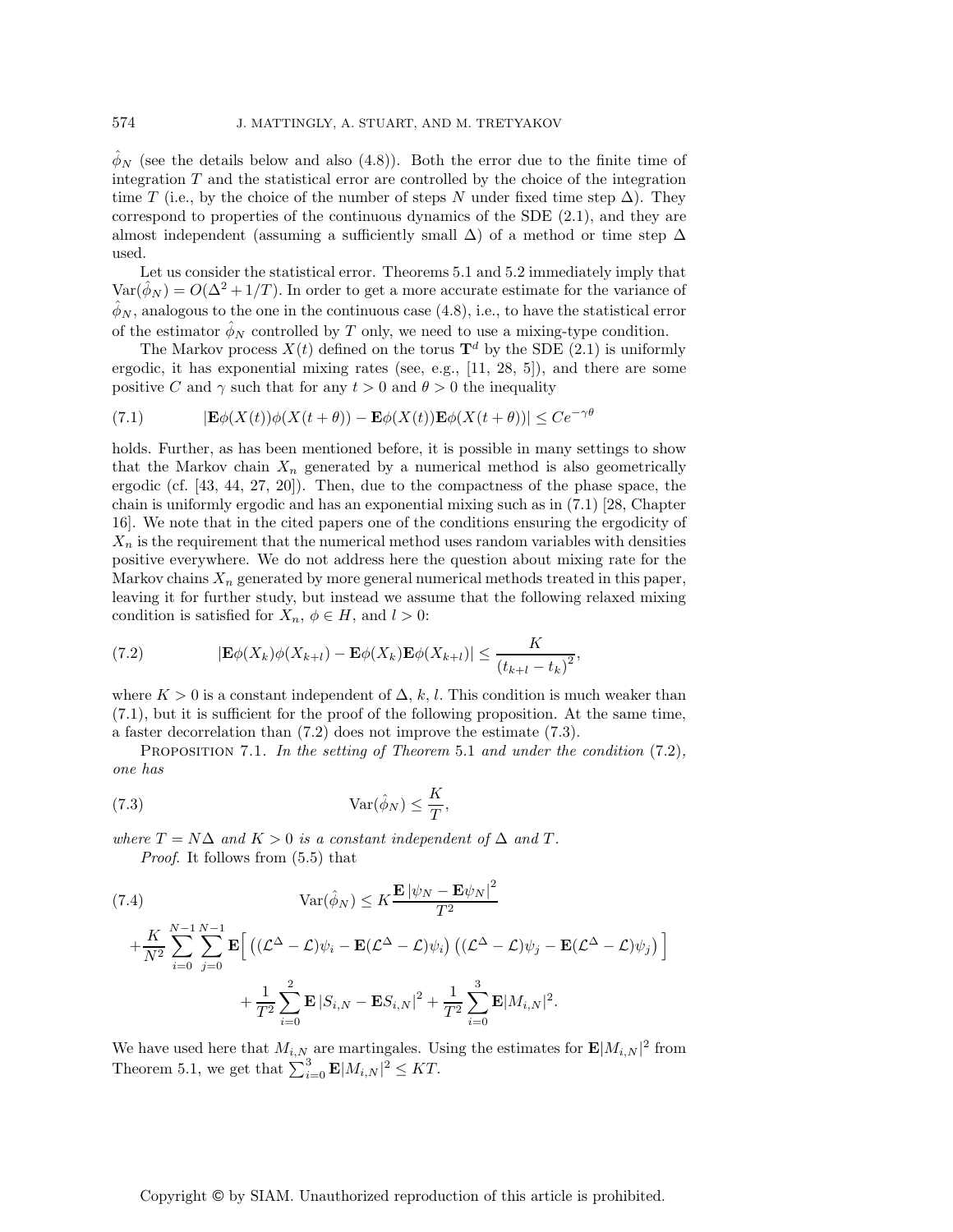To estimate the terms with  $S_{i,N}$  and  $(\mathcal{L}^{\Delta} - \mathcal{L})\psi$  in (7.4), we exploit the condition (7.2). For example, consider the term with  $S_{1,N}$ . We have

$$
\mathbf{E}|S_{1,N} - \mathbf{E}S_{1,N}|^2 = \frac{\Delta^4}{4} \mathbf{E} \left( \sum_{n=0}^{N-1} \left( D^2 \psi_n[F_n, F_n] - \mathbf{E} D^2 \psi_n[F_n, F_n] \right) \right)^2
$$
  
\n
$$
= \frac{\Delta^4}{4} \sum_{n=0}^{N-1} \mathbf{E} \left( \left( D^2 \psi_n[F_n, F_n] - \mathbf{E} D^2 \psi_n[F_n, F_n] \right) \right)^2
$$
  
\n
$$
+ \frac{\Delta^4}{2} \sum_{i=0}^{N-1} \sum_{j=i+1}^{N-1} \mathbf{E} \left( \left( D^2 \psi_i[F_i, F_i] - \mathbf{E} D^2 \psi_i[F_i, F_i] \right) \right)
$$
  
\n
$$
\times \left( D^2 \psi_j[F_j, F_j] - \mathbf{E} D^2 \psi_j[F_j, F_j] \right) \right)
$$
  
\n
$$
\leq K \Delta^3 T + K \Delta^4 \sum_{i=0}^{N-1} \sum_{j=i+1}^{N-1} \frac{1}{(t_j - t_i)^2} \leq K \Delta T.
$$

Analogously analyzing the other terms in (7.4), we arrive at the stated result. Д

Although we proved Proposition 7.1 for the method (3.1), it is also valid for a more general class of numerical methods from section 5.2.

In practice one usually estimates the statistical error of  $\hat{\phi}_N$  as follows.<sup>11</sup> We run a long trajectory MT split into M blocks of a large length  $T = \Delta N$  each. We evaluate the estimators  $m\ddot{\phi}_N$ ,  $m = 1, \ldots, M$ , for each block. Since T is big and a time decay of correlations is usually fast,  $m\ddot{\phi}_N$  can be considered as almost uncorrelated. We compute the sampled variance

$$
\hat{D} = \frac{1}{M-1} \sum_{m=1}^{M} (m \hat{\phi}_N)^2 - \left(\frac{1}{M} \sum_{m=1}^{M} m \hat{\phi}_N\right)^2.
$$

For sufficiently large T and M,  $\mathbf{E} \hat{\phi}_N$  belongs to the confidence interval

$$
\mathbf{E}\,\hat{\phi}_N \in \left(\hat{\phi}_{NM} - c\frac{\sqrt{\hat{D}}}{\sqrt{M}}, \hat{\phi}_{NM} + c\frac{\sqrt{\hat{D}}}{\sqrt{M}}\right),\
$$

with probability, for example, 0.95 for  $c = 2$  and 0.997 for  $c = 3$ . Note that  $\mathbf{E} \hat{\phi}_N$ contains the two errors forming the bias, as explained at the beginning of this section. We also pay attention to the fact that  $D \sim 1/T$  (cf. (7.3)); i.e., it is inversely proportional to the product  $\Delta N$ .

*Remark* 7.2. Instead of the time-averaging considered in this paper, stationary averages can be computed using ensemble averaging, i.e., by the following estimate for the stationary average  $\overline{\phi}$ :

$$
\bar{\phi} \approx \mathbf{E}\phi(X(t)) \approx \mathbf{E}\phi(\bar{X}(t)) \approx \check{\phi} \stackrel{\text{def}}{=} \frac{1}{L} \sum_{l=1}^{L} \phi(\bar{X}^{(l)}(t)),
$$

where t is a sufficiently large time,  $\overline{X}$  is an approximation of X, and L is the number of independent approximate realizations. The total error  $R_{\phi} \stackrel{\text{def}}{=} \phi - \bar{\phi}$  consists of

<sup>&</sup>lt;sup>11</sup>Of course, better statistical estimators can be used to quantify the statistical error of the timeaveraging, but we restrict ourselves here to a simple one.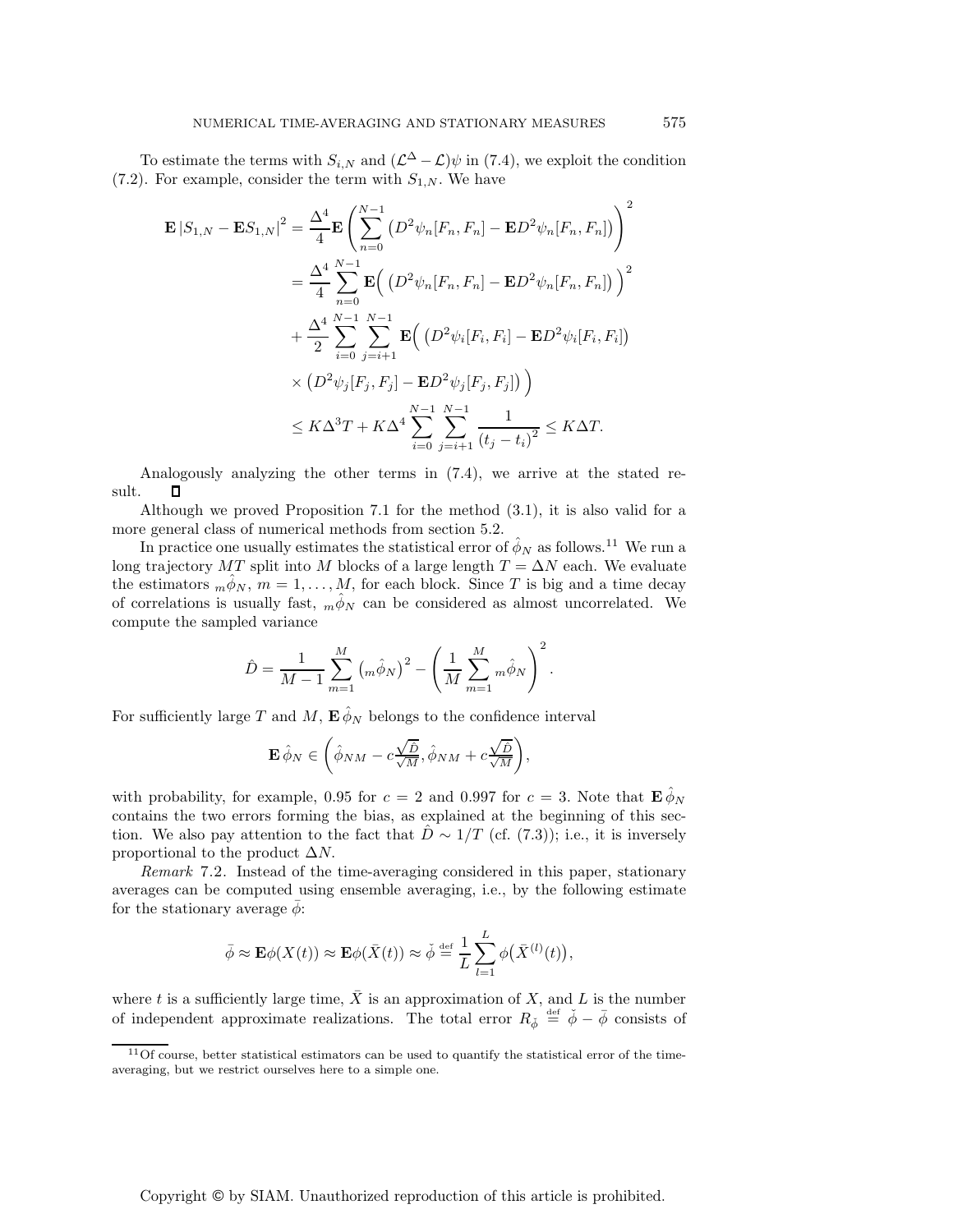three parts: the error  $\varepsilon$  of the approximation  $\overline{\phi}$  by  $\mathbf{E}\phi(X(t))$ ; the error of numerical integration  $C\Delta^p$  (here p is the weak order of the method); and the Monte Carlo error which is proportional to  $1/\sqrt{L}$ . More specifically,

$$
|\text{Bias}(\check{\phi})| = |\mathbf{E}\check{\phi} - \bar{\phi}| \leq K\Delta^p + \varepsilon, \quad \text{Var}(\check{\phi}) = O(1/L).
$$

Here, in comparison with the time-averaging approach, each error is controlled by its own parameter: sufficiently large t ensures smallness of  $\varepsilon$ ; time step  $\Delta$  (as well as the choice of a numerical method) controls the numerical integration error; and the statistical error is regulated by choosing an appropriate number of independent trajectories L. For further details see [30].

**Acknowledgments.** JCM thanks Martin Harier and Sourav Chatterjee for useful discussions and the hospitality of the Warwick Mathematics Institute, where the core of this work was done. The authors thank an anonymous referee and Denis Talay for useful suggestions which improved the manuscript.

#### REFERENCES

- [1] D. F. ANDERSON AND J. C. MATTINGLY, A weak trapezoidal method for a class of stochastic  $\it differential$  equations, http://arxiv.org/abs/0906.3475v1, 2009.
- [2] V. Bally and D. Talay, The law of the Euler scheme for stochastic differential equations. I. Convergence rate of the distribution function, Probab. Theory Related Fields, 104 (1996), pp. 43–60.
- [3] V. BALLY AND D. TALAY, The law of the Euler scheme for stochastic differential equations. II. Convergence rate of the density, Monte Carlo Methods Appl., 2 (1996), pp. 93–128.
- [4] A. D. BARBOUR, Stein's method for diffusion approximations, Probab. Theory Related Fields, 84 (1990), pp. 297–322.
- [5] R. BHATTACHARYA, A central limit theorem for diffusions with periodic coefficients, Ann. Probab., 13 (1985), pp. 385–396.
- [6] R. N. BHATTACHARYA, On classical limit theorems for diffusions, SankhyāSer. A, 44 (1982), pp. 47–71.
- [7] N. Bou-RABEE AND E. VANDEN-EIJNDEN, Pathwise accuracy and ergodicity of metropolized integrators for SDEs, Comm. Pure Appl. Math., 63 (2009), pp. 655–696.
- [8] S. Cerrai and M. Freidlin, Averaging principle for a class of stochastic reaction-diffusion equations, Probab. Theory Related Fields, 144 (2009), pp. 137–177.
- [9] S. Chatterjee, A new approach to strong embeddings, preprint, http://arxiv.org/abs/ 0711.0501v1, 2007.
- [10] G. DA PRATO AND J. ZABCZYK, Second Order Partial Differential Equations in Hilbert Spaces, London Math. Soc. Lecture Note Ser. 293, Cambridge University Press, Cambridge, UK, 2002.
- [11] D. Down, S. MEYN, AND R. L. TWEEDIE, Exponential and uniform ergodicity of Markov processes, Ann. Probab., 23 (1995), pp. 1671–1691.
- [12] R. J. ELLIOTT, A continuous time Kronecker's lemma and martingale convergence, Stochastic Anal. Appl., 19 (2001), pp. 433–437.
- [13] S. Ethier and T. Kurtz, Markov Processes: Characterization and Convergence, Wiley Series in Probability and Mathematical Statistics: Probability and Mathematical Statistics, John Wiley & Sons, New York, 1986.
- [14] A. GRORUD AND D. TALAY, Approximation of Lyapunov exponents of nonlinear stochastic differential equations, SIAM J. Appl. Math., 56 (1996), pp. 627–650.
- [15] M. Hairer and J. C. Mattingly, Spectral gaps in Wasserstein distances and the 2D stochastic Navier-Stokes equations, Ann. Probab., 36 (2008), pp. 2050–2091.
- [16] M. Hairer, J. C. Mattingly, and M. Scheutzow, Asymptotic coupling and a weak form of Harris' theorem with applications to stochastic delay equations, http://arxiv.org/abs/ 0902.4495, 2009.
- [17] R. Hasminskii, Stochastic Stability of Differential Equations, Sijthoff & Noordhoff, Alphen aan den Rijn, The Netherlands, 1980.
- [18] L. HÖRMANDER, The analysis of linear partial differential operators. III. Pseudo-differential operators. Reprint of the 1994 edition, Classics in Mathematics, Springer, Berlin, 2007.